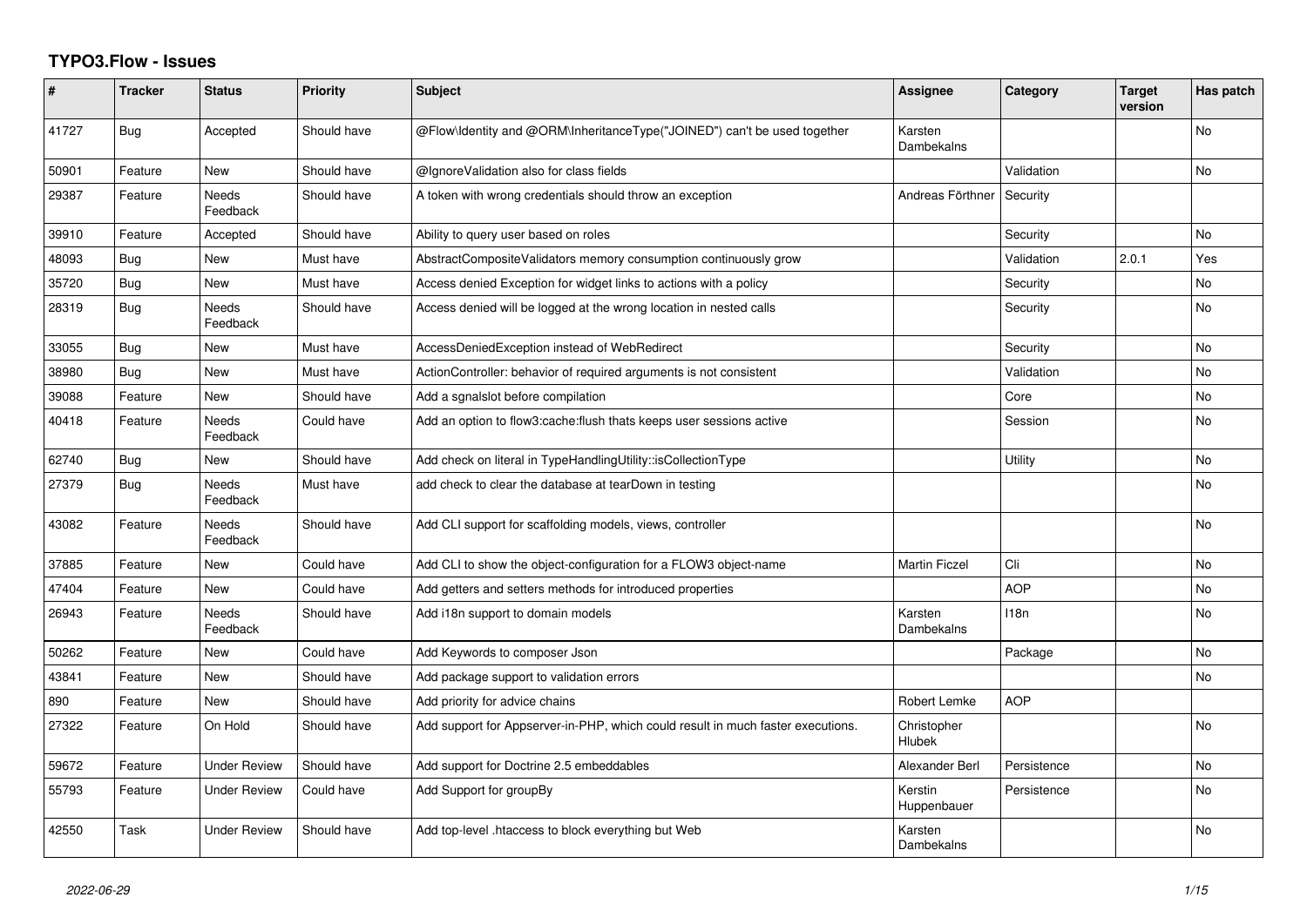| #     | <b>Tracker</b> | <b>Status</b>     | <b>Priority</b> | <b>Subject</b>                                                                                          | <b>Assignee</b>       | Category    | <b>Target</b><br>version | Has patch |
|-------|----------------|-------------------|-----------------|---------------------------------------------------------------------------------------------------------|-----------------------|-------------|--------------------------|-----------|
| 36955 | Feature        | <b>New</b>        | Should have     | Add type filter to var_dump()                                                                           |                       | Error       |                          | No        |
| 46216 | Feature        | New               | Should have     | Add wincache cache backend                                                                              |                       | Cache       |                          | No        |
| 46816 | Feature        | New               | Should have     | Add xcache cache backend                                                                                |                       | Cache       |                          | No        |
| 58579 | Feature        | New               | Should have     | Adding own environment constants to Flow                                                                |                       |             | 2.x                      | No        |
| 51459 | Feature        | New               | Should have     | Allow catching of particular exceptions on property mapping                                             |                       | <b>MVC</b>  |                          | No        |
| 33049 | Feature        | <b>New</b>        | Could have      | Allow configuration of context without environment variable (needed for IIS)                            |                       | Core        |                          | No        |
| 57763 | Feature        | New               | Should have     | Allow controller / package / action as params in<br>\TYPO3\Fluid\ViewHelpers\Form\ButtonViewHelper      |                       |             |                          | No        |
| 3312  | Feature        | Needs<br>Feedback | Should have     | Allow for easy logging by annotations                                                                   | Robert Lemke          | Log         |                          |           |
| 28231 | Feature        | New               | Should have     | Allow output to STDERR for CLI Response                                                                 |                       | <b>MVC</b>  |                          |           |
| 45851 | Feature        | Needs<br>Feedback | Could have      | Allow referencing environment variables in Settings.yaml                                                | Adrian Föder          |             |                          | No        |
| 47339 | Feature        | Needs<br>Feedback | Could have      | Allow RequestHandlers to get the current Request injected                                               | Alexander Berl        | Http        |                          | No        |
| 49050 | Feature        | New               | Should have     | Allow Subqueries in QueryInterface                                                                      |                       | Persistence |                          | No        |
| 31500 | Bug            | Under Review      | Must have       | Argument validation for CLI requests is not done                                                        | Karsten<br>Dambekalns | Validation  |                          | No        |
| 2974  | Bug            | New               | Must have       | Aspect / Proxy Cache is not emptied automatically if an interface used for introduction<br>was modified | <b>Robert Lemke</b>   | <b>AOP</b>  |                          |           |
| 55954 | Bug            | <b>New</b>        | Should have     | Associations to ValueObjects should not be cascade all'd                                                |                       |             |                          | No        |
| 36508 | Bug            | New               | Should have     | AuthenticationProvider Request Patterns                                                                 |                       | Security    |                          | No        |
| 1785  | Feature        | New               | Must have       | Automatic garbage collection for expired cache entries                                                  |                       | Cache       |                          |           |
| 33587 | Feature        | New               | Should have     | Automatically remove unused Resources                                                                   |                       | Resource    |                          | No        |
| 55199 | Feature        | New               | Should have     | Avoid Buffering of Shell output                                                                         |                       | Cli         |                          | No.       |
| 32707 | Bug            | Accepted          | Must have       | <b>Bad Bad FileBackend</b>                                                                              | Karsten<br>Dambekalns | Cache       | 2.0.1                    | No        |
| 53189 | Bug            | <b>New</b>        | Should have     | Blog tutorial no longer works                                                                           | <b>Philipp Maier</b>  |             |                          | No        |
| 59023 | Bug            | New               | Should have     | BooleanConverter should not convert empty values to boolean                                             |                       | Property    |                          | No        |
| 50080 | Bug            | Needs<br>Feedback | Should have     | Broken concept for CLI/Web separation                                                                   | Karsten<br>Dambekalns | Core        |                          | INO.      |
| 54446 | Bug            | New               | Should have     | Cache filebackend 'include_once'                                                                        |                       | Cache       |                          | No        |
| 42520 | Bug            | <b>New</b>        | Must have       | Cache must be flushed globally for package state changes                                                |                       | Core        |                          | No        |
| 58744 | Bug            | New               | Should have     | Can not split configuration in settings.yaml                                                            |                       |             |                          | No        |
| 52430 | Bug            | New               | Should have     | Cannot convert from UUID to auto-increment ID                                                           |                       |             |                          | No        |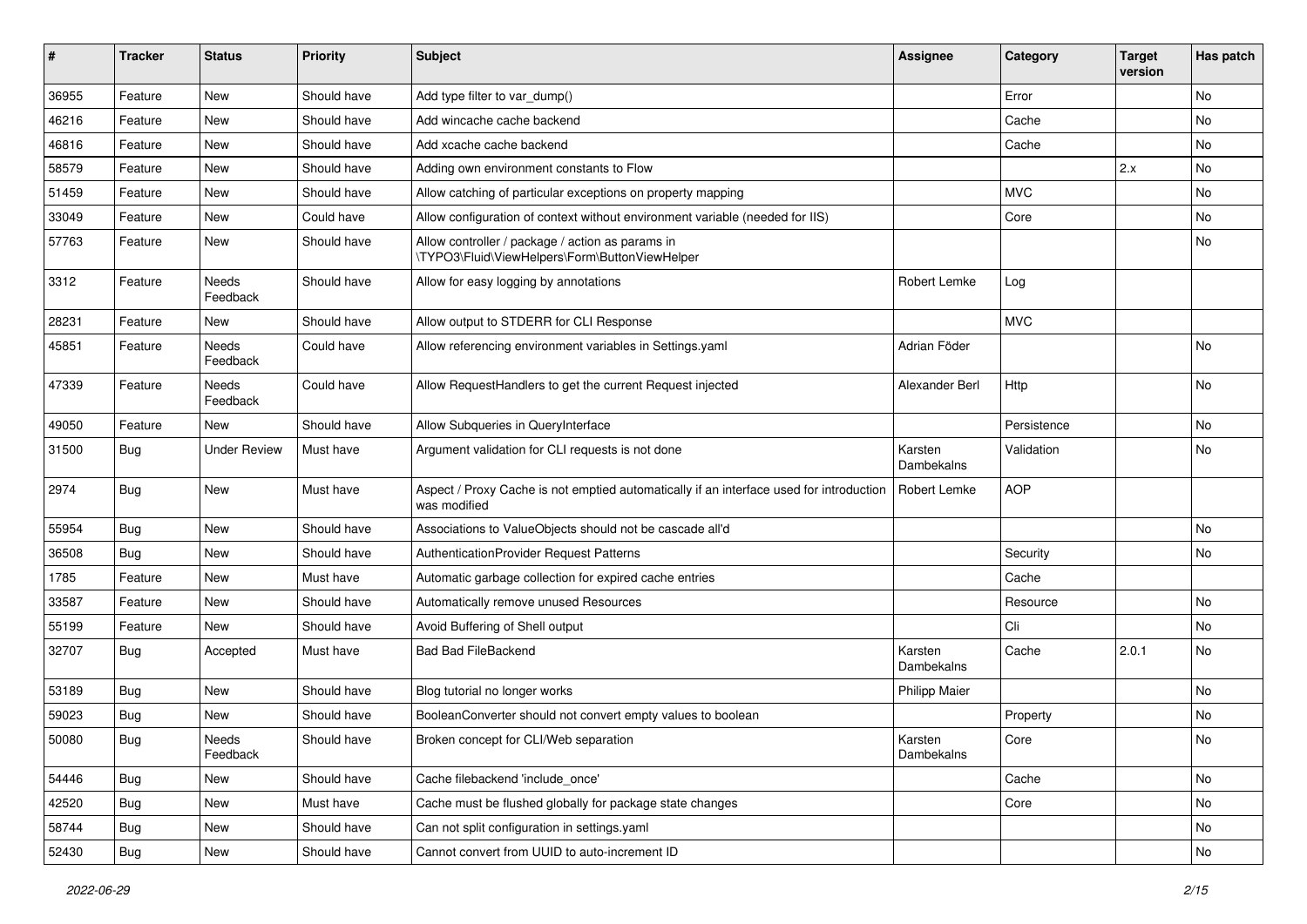| $\vert$ # | <b>Tracker</b> | <b>Status</b>       | <b>Priority</b> | <b>Subject</b>                                                                                     | <b>Assignee</b>         | Category        | <b>Target</b><br>version | Has patch |
|-----------|----------------|---------------------|-----------------|----------------------------------------------------------------------------------------------------|-------------------------|-----------------|--------------------------|-----------|
| 28016     | Bug            | Needs<br>Feedback   | Should have     | Cascade remove of cleared ArrayCollection                                                          | Karsten<br>Dambekalns   | Persistence     |                          | <b>No</b> |
| 41900     | Feature        | Accepted            | Should have     | Check for duplicate PSR-0 autoload namespaces                                                      | Christian Jul<br>Jensen | Package         |                          | No        |
| 30933     | Feature        | Needs<br>Feedback   | Should have     | Check for unique constraints on add()                                                              | Karsten<br>Dambekalns   | Persistence     |                          | No        |
| 41414     | Task           | Needs<br>Feedback   | Should have     | Check packageKey naming / file structure below Packages/Vendor                                     |                         | Package         |                          | No        |
| 8463      | Feature        | New                 | Should have     | Check security policy for objects reconstituted in the session scope                               |                         | Security        |                          |           |
| 8462      | Feature        | New                 | Should have     | Check subobjects in query rewriting                                                                |                         | Security        |                          |           |
| 52909     | <b>Bug</b>     | New                 | Should have     | Class Loader fallback to non-proxy hides fatal errors                                              |                         | Core            |                          | No        |
| 53533     | Bug            | New                 | Should have     | Class reflection assumes reverse PSR-0, can lead to fail in autoloader                             |                         | Reflection      |                          | No        |
| 58622     | Feature        | New                 | Must have       | Clearer Exception: Array to string conversion                                                      |                         | Core            |                          | No        |
| 30428     | Feature        | New                 | Should have     | Cloning of request arguments                                                                       |                         | <b>MVC</b>      |                          |           |
| 48167     | Feature        | Accepted            | Should have     | Command line account and role browsing                                                             | Adrian Föder            | Security        |                          | No        |
| 51809     | <b>Bug</b>     | <b>Under Review</b> | Must have       | Commit "[BUGFIX] Published resources don't support symlinks" produces an fatal<br>error on Windows | Adrian Föder            | Core            | 2.0.1                    | No        |
| 27561     | Task           | Accepted            | Could have      | Complete documentation                                                                             |                         | Documentation - |                          | No        |
| 43621     | <b>Bug</b>     | <b>Under Review</b> | Must have       | Composer installer overwrites Settings.yaml.example                                                | Karsten<br>Dambekalns   |                 |                          | No        |
| 46910     | Feature        | New                 | Should have     | Composer integration - PackageStates.php                                                           |                         |                 |                          | No        |
| 57437     | Bug            | <b>New</b>          | Should have     | Composer package replacement is not supported                                                      |                         | Package         |                          | <b>No</b> |
| 59442     | <b>Bug</b>     | <b>Under Review</b> | Should have     | Composite primary keys including foreign entity don't work                                         |                         | Persistence     |                          | No        |
| 3755      | Task           | New                 | Must have       | Concurrency stress testing and cache mechanism                                                     |                         | - Testing -     |                          |           |
| 29972     | Feature        | <b>Under Review</b> | Should have     | <b>Configurable Redirects</b>                                                                      | <b>Tim Kandel</b>       | MVC - Routing   |                          | No        |
| 33710     | Feature        | <b>New</b>          | Should have     | Configuration based on Domain                                                                      |                         |                 |                          | <b>No</b> |
| 48898     | <b>Bug</b>     | New                 | Must have       | configuration for roles fails if one of Policy yaml files contain empty "roles array"              | Christian Müller        | Security        | 2.0.1                    | No        |
| 53224     | Bug            | New                 | Should have     | Constructor in subclass breaks call chain leading to missing identifier / uuid                     |                         | Object          |                          | No        |
| 31210     | Bug            | New                 | Must have       | constructor of proxy class not compatible with interfaces defening a constructor                   |                         | Object          |                          | No        |
| 42606     | <b>Bug</b>     | New                 | Must have       | Content Security with nested objects                                                               |                         | Security        |                          | No        |
| 57541     | Bug            | <b>Under Review</b> | Must have       | Content Security: operands work intrinsically differently in Rewrite and Manual check              |                         | Security        |                          | No        |
| 42601     | <b>Bug</b>     | <b>Under Review</b> | Must have       | Content Security: QOM rewriting is omitted if used in certain cases in an Action<br>Controller     | Robert Lemke            | Security        | 2.0.1                    | No        |
| 33937     | Feature        | Accepted            | Should have     | Convenience method to resolve public "resource://" paths                                           | Karsten<br>Dambekalns   | Resource        |                          | No        |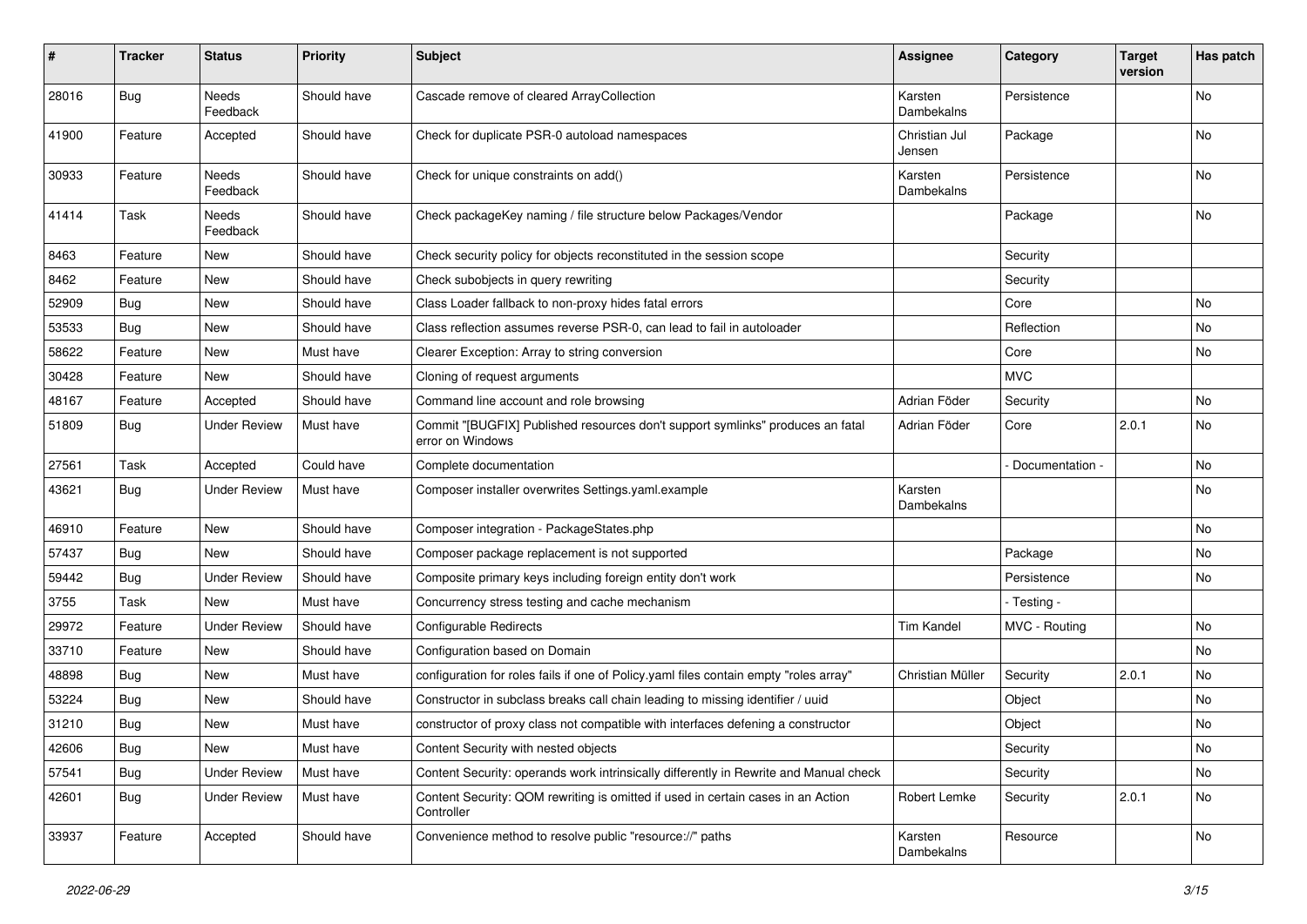| ∦     | <b>Tracker</b> | <b>Status</b>       | <b>Priority</b> | <b>Subject</b>                                                                                       | Assignee              | Category         | <b>Target</b><br>version | Has patch |
|-------|----------------|---------------------|-----------------|------------------------------------------------------------------------------------------------------|-----------------------|------------------|--------------------------|-----------|
| 56573 | Bug            | <b>New</b>          | Should have     | Converting by Flow\Identity                                                                          |                       | Persistence      |                          | <b>No</b> |
| 41148 | Bug            | <b>New</b>          | Must have       | Converting of ValueObjects                                                                           |                       |                  |                          | <b>No</b> |
| 47073 | Bug            | <b>New</b>          | Must have       | Cookie causes Error after Update                                                                     |                       | Http             |                          | <b>No</b> |
| 65684 | Bug            | <b>New</b>          | Should have     | Could not acquire lock for ClassLoader cache creation                                                | Sebastian Heuer       |                  |                          | <b>No</b> |
| 3580  | Feature        | <b>New</b>          | Must have       | Create an administration panel for the FLOW3 Development context                                     |                       | <b>MVC</b>       |                          |           |
| 27798 | Bug            | Accepted            | Must have       | CSRF protection not working for forms in a plugin                                                    |                       | Security         | 2.0.1                    | <b>No</b> |
| 46066 | Bug            | <b>New</b>          | Should have     | Currency formatter uses wrong format for ISO 4217 currency codes                                     |                       | 118n             |                          | <b>No</b> |
| 51286 | Task           | <b>New</b>          | Should have     | Custom error views should introduce a controller context somehow                                     |                       |                  |                          | <b>No</b> |
| 49806 | Task           | Accepted            | Should have     | Date formatting should care about the time zone                                                      | Adrian Föder          | 118 <sub>n</sub> |                          | <b>No</b> |
| 26986 | Feature        | Accepted            | Should have     | Debug toolbar                                                                                        | Christian Müller      |                  |                          | <b>No</b> |
| 44712 | Task           | Accepted            | Should have     | Decouple Argument-Building in the HTTP-Request-Constructor                                           |                       | Http             |                          | <b>No</b> |
| 51312 | Bug            | <b>New</b>          | Should have     | Default php error handler generates warning (when loading<br>TYPO3\Flow\Error\Exception class)       |                       | Core             | 2.0                      | <b>No</b> |
| 48430 | <b>Bug</b>     | <b>New</b>          | Should have     | Default validator-messages are not correctly formatted                                               |                       |                  |                          | <b>No</b> |
| 44244 | Bug            | <b>New</b>          | Should have     | defaultOrderings aren't applied on related objects                                                   |                       | Persistence      |                          | <b>No</b> |
| 35831 | Bug            | <b>New</b>          | Must have       | Deleting or unpublishing of a resource deletes all published symlinks<br>(Web/ Resources/Persistent) |                       |                  |                          | <b>No</b> |
| 29425 | Bug            | <b>New</b>          | Should have     | Deletion of a blog post with resources fails with FK constraint error                                |                       | Persistence      |                          |           |
| 5442  | Feature        | <b>New</b>          | Should have     | Destroy session / logout user on deleting an account                                                 | Andreas Förthner      | Security         |                          |           |
| 45611 | Bug            | <b>New</b>          | Could have      | Destruction of session after logout should be configurable                                           |                       | Security         |                          | <b>No</b> |
| 46823 | Task           | Accepted            | Should have     | Detect APC and APCu correctly                                                                        |                       | Cache            |                          | No        |
| 30890 | Feature        | Accepted            | Should have     | Developer Toolbar                                                                                    | Christian Müller      | <b>MVC</b>       |                          | <b>No</b> |
| 46425 | Task           | <b>Under Review</b> | Should have     | DI proxy classes use raw reflection instead of RelfectionService                                     | Christian Müller      | Core             | 2.0.1                    | No        |
| 55831 | Feature        | <b>New</b>          | Should have     | Different scenarios for session settings                                                             |                       |                  |                          | <b>No</b> |
| 54146 | <b>Bug</b>     | <b>New</b>          | Should have     | Different sorting of arguments in ACL Patterns doesnt work                                           | Christian Müller      | Security         |                          | No        |
| 58408 | Task           | <b>New</b>          | Should have     | Disable manualy persisting                                                                           |                       |                  |                          | <b>No</b> |
| 37354 | <b>Bug</b>     | Accepted            | Should have     | Do not apply generateValueHash() and generateUuid() if custom identifier is used                     | Karsten<br>Dambekalns | Persistence      |                          | No        |
| 51188 | Bug            | <b>New</b>          | Should have     | Doctrine does not respect AOP-injected properties                                                    |                       | Persistence      |                          | No        |
| 51489 | Bug            | <b>New</b>          | -- undefined -- | Doctrine\Common\Annotations\AnnotationException thrown in file<br>AnnotationException.php            |                       | Annotations      |                          | No        |
| 42465 | Task           | <b>New</b>          | Should have     | Document i18n settings                                                                               |                       | Documentation    | 2.0.1                    | <b>No</b> |
| 44148 | <b>Bug</b>     | <b>New</b>          | Should have     | Documentation for executeCommand() needs clarification                                               |                       |                  | 2.0.1                    | No        |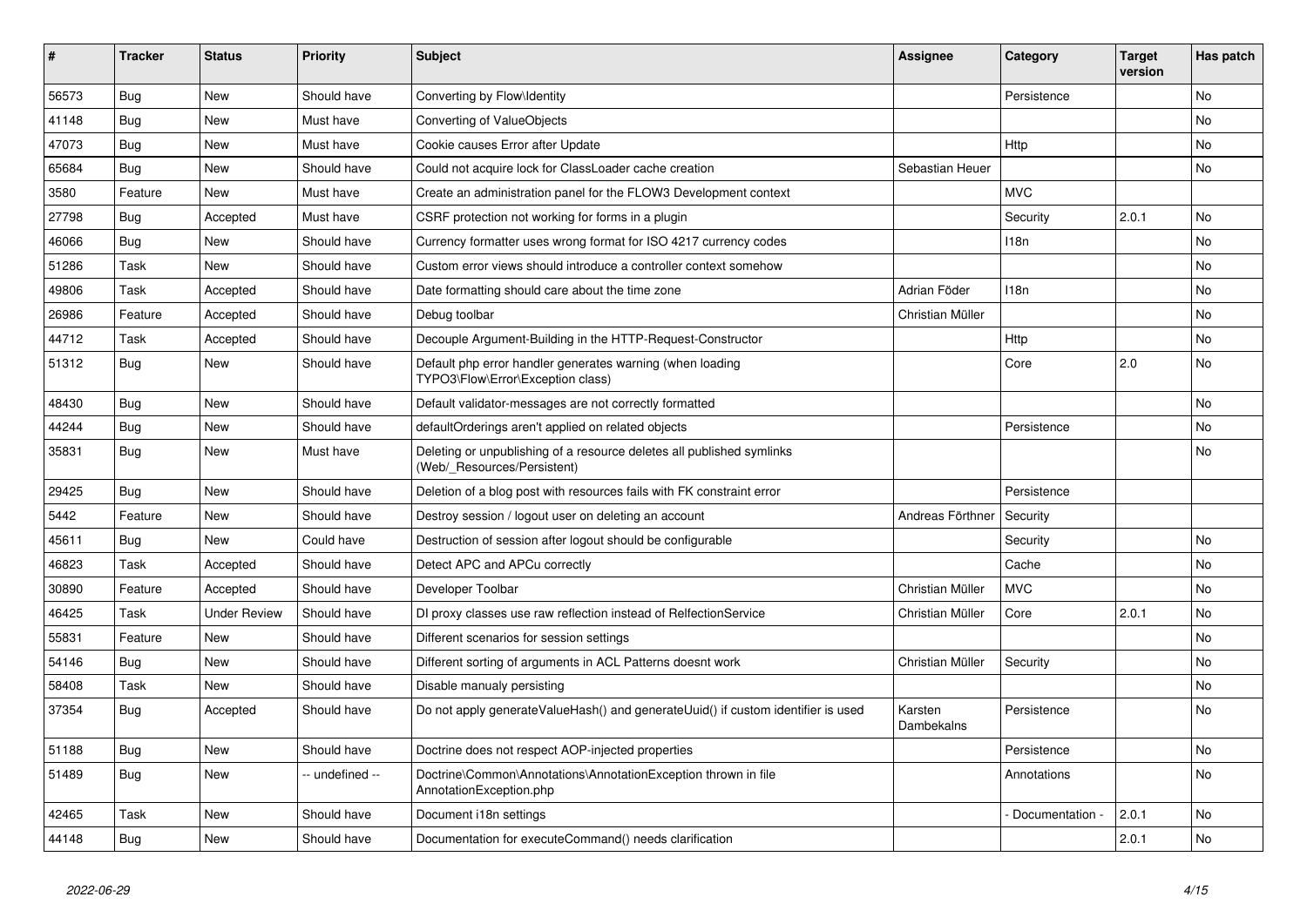| ∦     | <b>Tracker</b> | <b>Status</b>            | <b>Priority</b> | <b>Subject</b>                                                                                               | <b>Assignee</b>       | Category                  | <b>Target</b><br>version | Has patch |
|-------|----------------|--------------------------|-----------------|--------------------------------------------------------------------------------------------------------------|-----------------------|---------------------------|--------------------------|-----------|
| 40802 | Bug            | Accepted                 | Should have     | Documentation mistake (authentication)                                                                       | Karsten<br>Dambekalns | Documentation -           | 1.1.1                    | No        |
| 50115 | Feature        | <b>Under Review</b>      | Must have       | During the policy loading, we need to take care if class exist                                               | Dominique Feyer       | Security                  |                          | Yes       |
| 35030 | Feature        | <b>Under Review</b>      | Should have     | Dynamic locale detection                                                                                     | Karsten<br>Dambekalns | 118n                      |                          | No        |
| 49025 | Task           | <b>Under Review</b>      | Could have      | Dynamic locale detection / determination                                                                     | Adrian Föder          | 118n                      | 2.1                      | <b>No</b> |
| 37212 | Feature        | Accepted                 | Must have       | Edge Side Includes (ESI)                                                                                     | Robert Lemke          | Http                      |                          | No        |
| 46716 | <b>Bug</b>     | New                      | Must have       | Empty class names in Dependencylnjection proxy code when using Caches /<br>Factory-created dependencies      |                       | Object                    | 2.0.1                    | No        |
| 3587  | Feature        | <b>New</b>               | Could have      | Enforce validation rules for value objects already in constructor                                            |                       | Validation                |                          |           |
| 55870 | Feature        | New                      | Must have       | Enhance f:form.textfield or add a f:form.datefield VH with enhanced validation and<br>propertymapping        | Christian Müller      |                           |                          | No        |
| 53177 | Feature        | <b>New</b>               | Should have     | entity resource policy value support for `this`                                                              |                       | Security                  |                          | <b>No</b> |
| 47236 | <b>Bug</b>     | <b>Needs</b><br>Feedback | Should have     | Error at offset 6279 of 6338                                                                                 |                       |                           |                          | No        |
| 43967 | Bug            | New                      | Should have     | Error in evaluating orphanRemoval in Flow Annotation driver                                                  |                       | Persistence               |                          | No        |
| 48873 | Bug            | New                      | Should have     | Error when calling resourceManager->deleteResource on unpublished Resource                                   |                       | Error Handler<br>Report - |                          | No        |
| 37831 | Task           | <b>New</b>               | Could have      | Evaluate using PHP 5.4's internal web server for Functional Testing                                          |                       | - Testing -               |                          | <b>No</b> |
| 45640 | Bug            | New                      | Could have      | Every relation is set to cascade=all if the related entity is no aggregate root                              |                       | Persistence               |                          | No        |
| 40410 | <b>Bug</b>     | Needs<br>Feedback        | Should have     | Exception when using Apc, Memcached of Redis cache backend for reflection status<br>and object configuration | Karsten<br>Dambekalns | Cache                     |                          | No        |
| 33024 | Bug            | Accepted                 | Must have       | Exception when validating a float in a Model with the Number validator                                       | Karsten<br>Dambekalns | 118n                      |                          | No        |
| 52945 | Bug            | New                      | Should have     | Excluded classes should only be excluded from reflection but still autoloaded                                |                       |                           |                          | <b>No</b> |
| 32607 | Feature        | Needs<br>Feedback        | Should have     | Export localized strings for JS consumption                                                                  | Karsten<br>Dambekalns | 118n                      |                          | No        |
| 53262 | Bug            | New                      | Should have     | FileBakend have some race condition                                                                          | Dominique Feyer       | Cache                     |                          | Yes       |
| 55306 | <b>Bug</b>     | <b>Under Review</b>      | Should have     | Filenames should not exceed 255 characters                                                                   | Christian Müller      |                           |                          | No        |
| 43192 | <b>Bug</b>     | Accepted                 | Should have     | findByIdentifier() for non-persisted objects not working for custom identifier properties                    | Karsten<br>Dambekalns | Persistence               |                          | No        |
| 36510 | Feature        | New                      | Should have     | Firewall Redirect?                                                                                           |                       |                           |                          | No        |
| 58975 | <b>Bug</b>     | New                      | Must have       | Fix command for Linux in Qucikstart documentation                                                            |                       | - Documentation -         |                          | No        |
| 56856 | <b>Bug</b>     | <b>Under Review</b>      | Must have       | Fix StandardView Template                                                                                    |                       |                           |                          | No        |
| 59366 | <b>Bug</b>     | <b>Under Review</b>      | Should have     | fix* lifecycle callbacks should not be registered for unproxied entities                                     |                       | Persistence               |                          | No        |
| 55937 | <b>Bug</b>     | New                      | Must have       | FlashMessage queue is lost                                                                                   |                       | Session                   |                          | No        |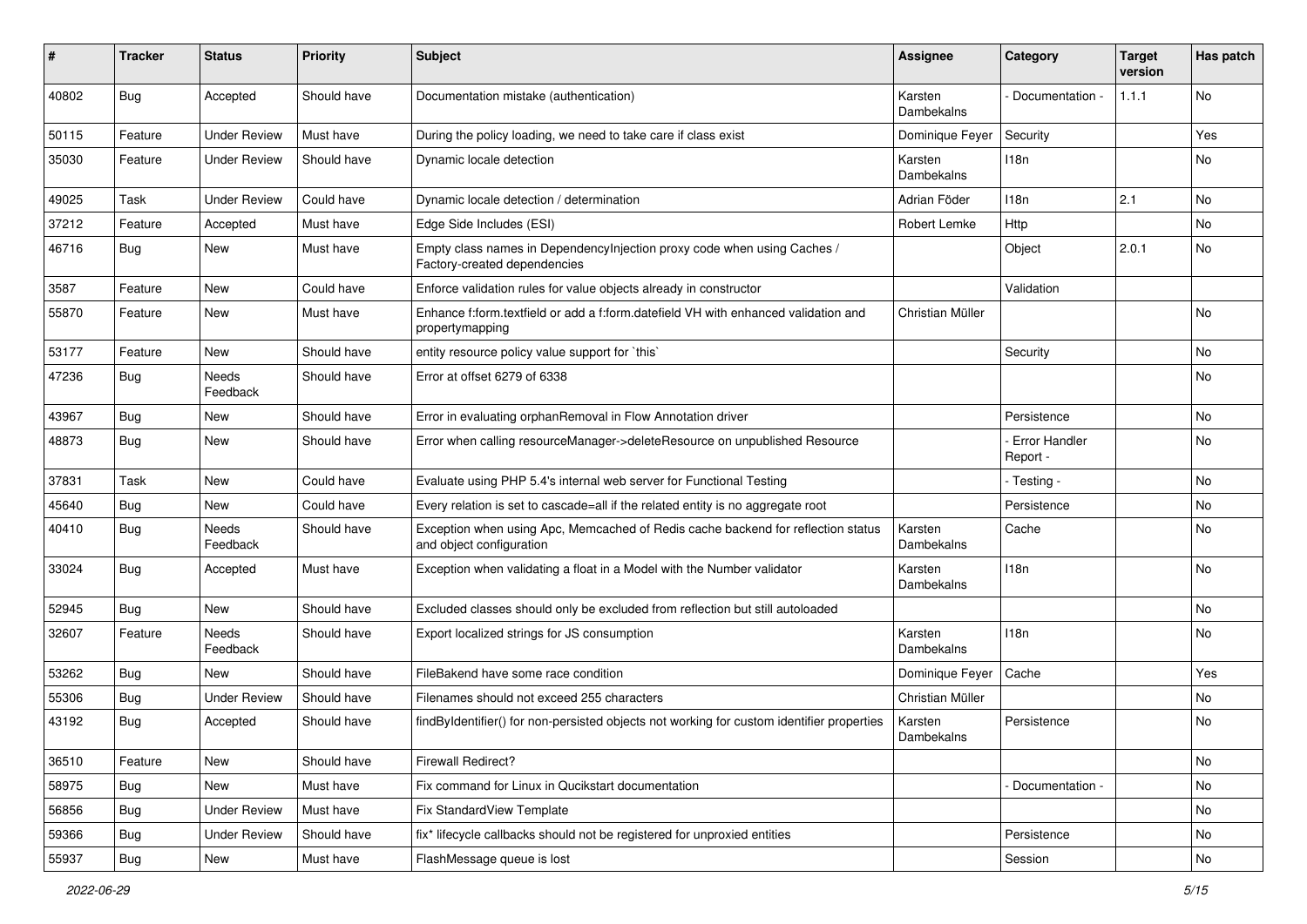| #     | <b>Tracker</b>   | <b>Status</b>       | <b>Priority</b> | <b>Subject</b>                                                                                | <b>Assignee</b>       | Category      | <b>Target</b><br>version | Has patch |
|-------|------------------|---------------------|-----------------|-----------------------------------------------------------------------------------------------|-----------------------|---------------|--------------------------|-----------|
| 56544 | Bug              | <b>New</b>          | Must have       | FLOW Exception on tar package inclusion via composer                                          |                       | Core          |                          | <b>No</b> |
| 32574 | Bug              | Accepted            | Should have     | FLOW3 enters fork bombs when using cgi-fcgi vs cli                                            | Karsten<br>Dambekalns | Core          |                          | <b>No</b> |
| 3306  | Feature          | Accepted            | Should have     | Flush routes cache automatically on class file modifications                                  | Robert Lemke          | <b>MVC</b>    |                          |           |
| 30424 | Bug              | <b>New</b>          | Must have       | Forward object arguments with changes                                                         |                       | <b>MVC</b>    |                          |           |
| 58193 | <b>Bug</b>       | <b>Under Review</b> | Should have     | Forward-port changelogs to master branch                                                      | Karsten<br>Dambekalns |               |                          | <b>No</b> |
| 47487 | Bug              | New                 | Should have     | Functional test classes in package without classes are not compiled                           |                       | Core          | 2.0.1                    | <b>No</b> |
| 31002 | Bug              | <b>New</b>          | Should have     | Generated __sleep method handles static properties as members.                                |                       | Reflection    |                          |           |
| 37352 | Bug              | <b>Under Review</b> | Must have       | generateValueHash() should use getIdentifierByObject()                                        | Karsten<br>Dambekalns | Persistence   |                          | <b>No</b> |
| 46010 | Bug              | <b>New</b>          | Should have     | Generating a DiscriminatorMap with base class in different namespace does not work            |                       | Persistence   |                          | No        |
| 47429 | <b>Bug</b>       | <b>New</b>          | Should have     | Global policy files no longer allowed                                                         |                       | Security      |                          | <b>No</b> |
| 56602 | Major<br>Feature | <b>New</b>          | Should have     | Handling Of Multi Identity Entities                                                           |                       | Persistence   |                          | <b>No</b> |
| 58184 | Major<br>Feature | <b>New</b>          | Should have     | HTTP request argument building for different use cases                                        |                       | <b>Http</b>   |                          | No        |
| 36495 | Bug              | <b>New</b>          | Should have     | HTTP Response is sent before persistence preventing Exceptions to be displayed on<br>redirect |                       | Persistence   |                          | No        |
| 28136 | Feature          | <b>New</b>          | Should have     | <b>HTTP Semantics for Transactions and more</b>                                               |                       | Persistence   |                          | No        |
| 51763 | Bug              | <b>New</b>          | Should have     | HttpRequest always returns content of the current request                                     |                       | Http          |                          | No        |
| 59084 | <b>Bug</b>       | <b>New</b>          | Should have     | if 403 Exception show reason                                                                  |                       |               |                          | No        |
| 41533 | <b>Bug</b>       | Needs<br>Feedback   | Should have     | Ignored object-validation in editAction when redirecting back from updateAction               |                       |               |                          | No        |
| 48596 | Bug              | <b>Under Review</b> | Should have     | IgnoredTags configuration should be easier to configure from packages                         | Alexander Berl        | Configuration |                          | <b>No</b> |
| 32105 | Bug              | New                 | Must have       | IgnoreValidation ignored if ACL is set for this controller action                             |                       | Security      |                          | No        |
| 56639 | Feature          | <b>New</b>          | Must have       | Implement "getPrivateStorageUriByResource()" for recieving (image-) file URIs                 | Robert Lemke          |               | 2.x                      |           |
| 6602  | Feature          | New                 | Could have      | Implement after invocation handling                                                           | Andreas Förthner      | Security      |                          |           |
| 38065 | Feature          | <b>New</b>          | Must have       | Implement content security for DQL queries                                                    | Andreas Förthner      | Security      |                          | No        |
| 3621  | Feature          | New                 | Should have     | Implement dynamic firewall filter registration                                                | Andreas Förthner      | Security      |                          |           |
| 6178  | Feature          | <b>New</b>          | Should have     | Implement FileType and FileSize validators                                                    |                       | Validation    |                          |           |
| 35709 | Task             | <b>New</b>          | Should have     | Implement global Command aliases                                                              |                       | Cli           |                          | No        |
| 6712  | Feature          | Accepted            | Should have     | Implement mixin support                                                                       | Robert Lemke          | <b>AOP</b>    |                          |           |
| 32985 | Feature          | New                 | Should have     | Implement Processing Rules when merging numerically-indexed arrays                            |                       | Utility       |                          | No        |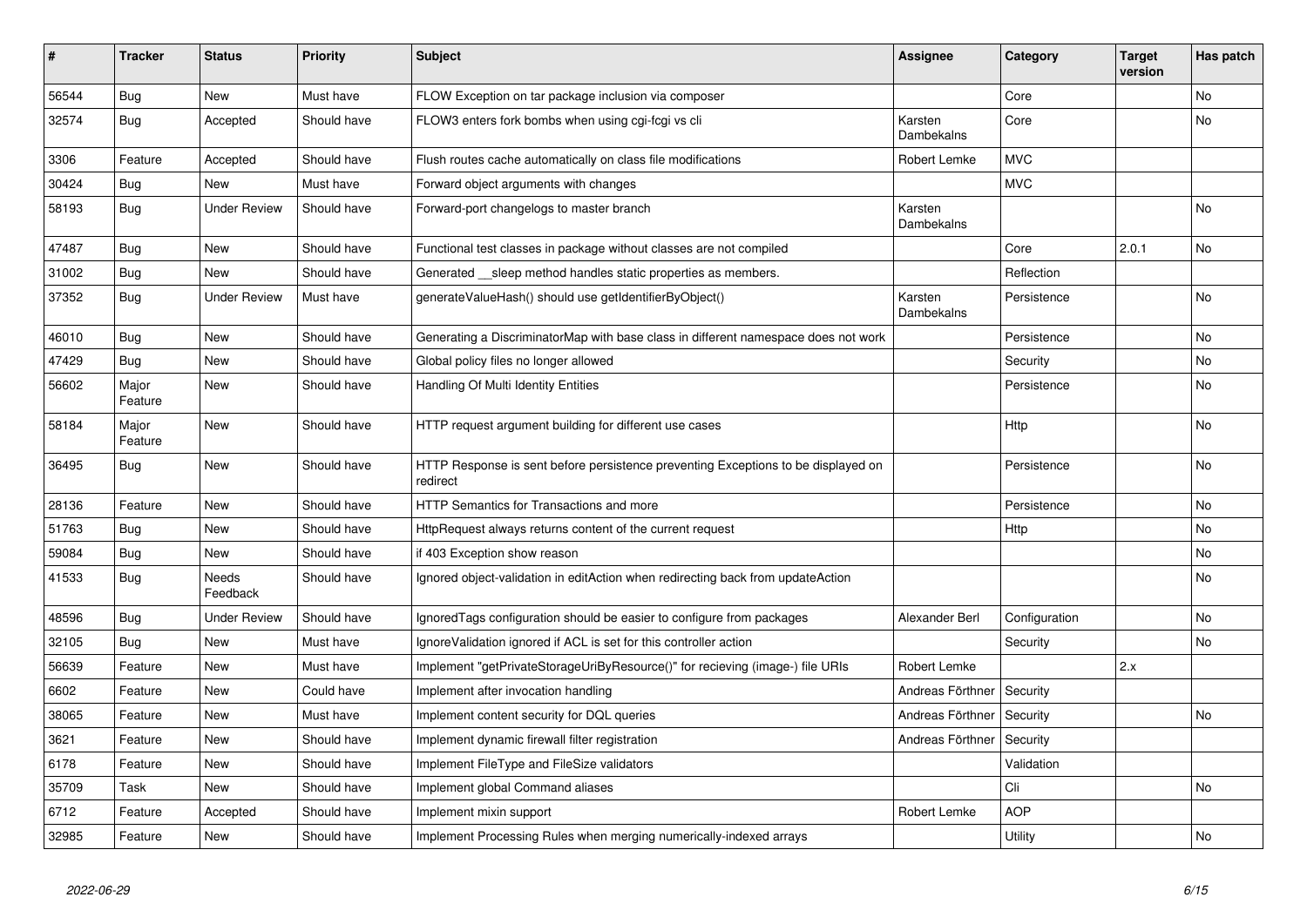| #     | <b>Tracker</b>   | <b>Status</b>       | <b>Priority</b> | <b>Subject</b>                                                                                        | <b>Assignee</b>         | Category        | <b>Target</b><br>version | Has patch      |
|-------|------------------|---------------------|-----------------|-------------------------------------------------------------------------------------------------------|-------------------------|-----------------|--------------------------|----------------|
| 33258 | Major<br>Feature | Accepted            | Should have     | Implement support for Assetic                                                                         |                         |                 |                          | No             |
| 3585  | Major<br>Feature | New                 | Should have     | Implement support for value objects                                                                   |                         |                 |                          | No             |
| 3619  | Feature          | New                 | Should have     | Implement System Policy Support/System Security                                                       | Andreas Förthner        | Security        |                          |                |
| 46063 | Feature          | New                 | Should have     | Implement username password provider with "remember me" persistent cookie                             | Christopher<br>Hlubek   | Security        |                          | <b>No</b>      |
| 47950 | Bug              | <b>New</b>          | Should have     | import of remote resources                                                                            |                         | Resource        | 2.0.1                    | N <sub>o</sub> |
| 46120 | Bug              | <b>New</b>          | Must have       | Important step missing in the installation chapter                                                    |                         | Documentation - |                          | <b>No</b>      |
| 50382 | Task             | <b>New</b>          | Should have     | Impossible to use arguments in CLI that are added by overriding<br>initializeCommandMethodArguments() |                         | Command         |                          | No             |
| 41832 | Task             | <b>New</b>          | Should have     | Improve error handling for incompatible packages                                                      | Christian Jul<br>Jensen | Package         |                          | <b>No</b>      |
| 46009 | Task             | New                 | Should have     | Improve error message for missing class in Flow annotation driver                                     |                         | Persistence     |                          | N <sub>o</sub> |
| 36840 | Task             | Accepted            | Should have     | Improve exception for wrong locales                                                                   | Karsten<br>Dambekalns   | 118n            |                          | No             |
| 58773 | Bug              | Accepted            | Should have     | Improve NoMatchingRouteException                                                                      | Bastian<br>Waidelich    | MVC - Routing   |                          | <b>No</b>      |
| 35970 | Task             | <b>New</b>          | Should have     | Improve performance of Utility/Arrays::integerExplode by using array_map                              |                         |                 |                          | No             |
| 51811 | Bug              | <b>New</b>          | Should have     | Improve session handle when the authenticated account is removed from persitance                      | Dominique Feyer         |                 |                          | Yes            |
| 51530 | Task             | <b>New</b>          | Should have     | Improve speed of Files::readDirectoryRecursively using RecursiveDirectoryIterator?                    |                         |                 |                          | No.            |
| 43541 | Bug              | New                 | Should have     | Incomplete classes path detection for PSR-0                                                           |                         | Core            | 2.0.1                    | No             |
| 37372 | Feature          | Accepted            | Should have     | Inheritance in ORM should be configured automatically                                                 | Karsten<br>Dambekalns   | Persistence     |                          | No             |
| 37571 | <b>Bug</b>       | <b>New</b>          | Must have       | Inherited proxies fail when implementing clone                                                        |                         | <b>AOP</b>      |                          | N <sub>o</sub> |
| 58494 | Bug              | Needs<br>Feedback   | Must have       | Inifinite redirects if index.php presents in URI                                                      | Bastian<br>Waidelich    | MVC - Routing   |                          | No             |
| 41807 | Task             | <b>Under Review</b> | Should have     | Initialize the eventmanager in the EntityManagerInterface                                             |                         | Persistence     |                          | <b>No</b>      |
| 27088 | Bug              | On Hold             | Should have     | initializeObject() is called too early when reconstructing entities                                   |                         | Object          |                          | No.            |
| 33293 | Bug              | <b>New</b>          | Should have     | Injection to private variable results in injection of the the wrong class                             |                         |                 |                          | No.            |
| 57450 | Bug              | <b>New</b>          | Should have     | International E-Mail addresses (umlauts, etc.) are not validated correctly                            |                         | Validation      |                          | No             |
| 6601  | Task             | On Hold             | Could have      | Introduce a new roles definition syntax including runtime constraints                                 | Andreas Förthner        | Security        |                          |                |
| 48409 | Feature          | <b>New</b>          | Could have      | Introduce new Annotation "Slot" for wiring signal and slots                                           |                         | SignalSlot      |                          | No             |
| 27045 | Bug              | <b>New</b>          | Should have     | Introduced properties are not available in the reflection service during a compile run                |                         | <b>AOP</b>      |                          |                |
| 57815 | Bug              | New                 | Should have     | Invalid resources are saved in the persistent resources folder                                        |                         | Resource        |                          | No             |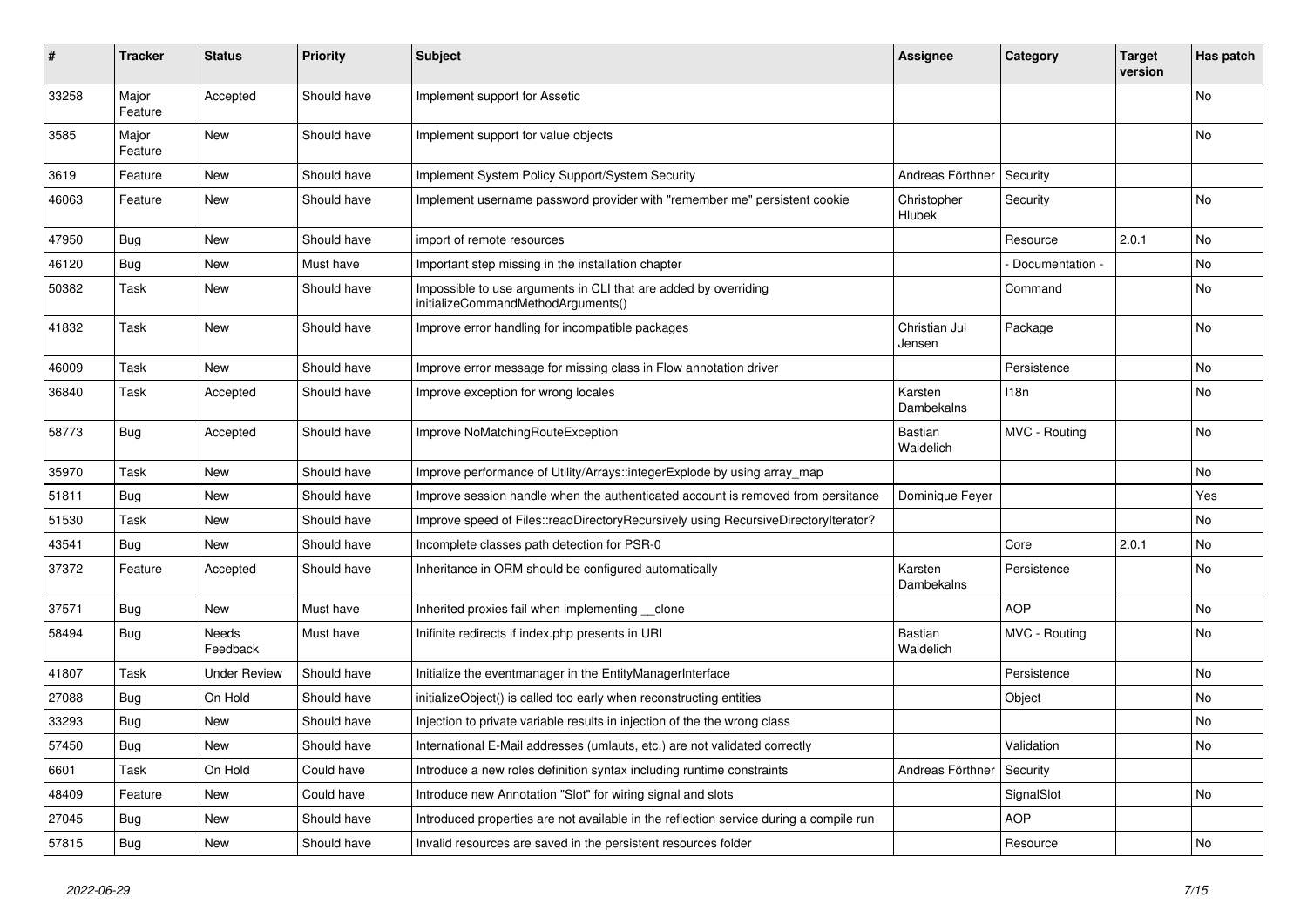| ∦     | <b>Tracker</b> | <b>Status</b>       | <b>Priority</b> | <b>Subject</b>                                                                                    | <b>Assignee</b>       | Category        | <b>Target</b><br>version | Has patch |
|-------|----------------|---------------------|-----------------|---------------------------------------------------------------------------------------------------|-----------------------|-----------------|--------------------------|-----------|
| 35083 | Bug            | New                 | Should have     | involving SecurityContext in Widget's __wakeup situation leads to an exception                    |                       | Object          |                          | No        |
| 32425 | <b>Bug</b>     | Accepted            | Must have       | IpAddressRange methods not completly implemented                                                  | Karsten<br>Dambekalns | Security        |                          | Yes       |
| 51972 | Bug            | New                 | Should have     | Joins for every deep property constraint make cartesian selection                                 | Adrian Föder          |                 |                          | Yes       |
| 54037 | Feature        | <b>Under Review</b> | Should have     | JsonView accepts encoding options                                                                 |                       | <b>MVC</b>      |                          | No        |
| 48532 | <b>Bug</b>     | <b>Under Review</b> | Should have     | JsonView Configuration behaves differently for arrays and objects                                 | Alexander Berl        | <b>MVC</b>      |                          | <b>No</b> |
| 34404 | Bug            | New                 | Should have     | JsonView transformObject does not respect descendAll configuration                                |                       |                 |                          | No        |
| 50869 | <b>Bug</b>     | New                 | Could have      | key() invoked on object                                                                           |                       |                 |                          | No        |
| 32294 | Feature        | New                 | Should have     | Lazy initialization of loggers                                                                    |                       |                 |                          | No        |
| 9861  | Feature        | Needs<br>Feedback   | Should have     | Leave logging up and running as long as possible                                                  |                       | Log             |                          | No        |
| 35783 | Feature        | New                 | Should have     | Lifecycle method after property mapping                                                           |                       | Object          |                          | <b>No</b> |
| 60095 | Feature        | <b>Under Review</b> | Should have     | LockManager's LockHoldingStackPage should be configurable                                         |                       | Configuration   |                          | No        |
| 46097 | <b>Bug</b>     | New                 | Must have       | Logged in user gets session of an other logged in user                                            | Robert Lemke          | Session         |                          | No        |
| 44563 | Feature        | New                 | Should have     | Logged in users via HTTP Basic always get re-authenticated                                        |                       | Security        |                          | No        |
| 47859 | Task           | Accepted            | Should have     | Logging: Do not log all decisions in \TYPO3\Flow\Security\Aspect\LoggingAspect                    | Robert Lemke          | Security        |                          | No        |
| 34816 | Feature        | New                 | Should have     | Long text encryption                                                                              |                       | Security        |                          | No        |
| 47191 | Feature        | <b>Under Review</b> | Should have     | Make (property) Validators aware of parent class and the property they belong to                  |                       | Validation      |                          | No        |
| 44375 | Task           | Accepted            | Should have     | Make all persistence reads go through repositories                                                | Karsten<br>Dambekalns | Persistence     |                          | No        |
| 37373 | Feature        | <b>Under Review</b> | Should have     | Make annotation overrides / "injection" via Objects.yaml possible                                 | Marc Neuhaus          | Configuration   |                          | No        |
| 33069 | Task           | New                 | Should have     | Make command output sparse, implement generic verbose switch                                      |                       | Command         |                          | No        |
| 47075 | Feature        | New                 | Should have     | Make Exception more meaningful                                                                    |                       | Resource        |                          | No        |
| 36715 | Feature        | Accepted            | Should have     | Make simultaneous use of multiple persistence backends possible                                   | Karsten<br>Dambekalns | Persistence     |                          | No        |
| 45103 | Feature        | New                 | Should have     | Make static resource URI generation available outside of Fluid                                    |                       | Resource        |                          | No        |
| 44123 | Feature        | New                 | Should have     | Make the "Flow requires the PHP setting "date.timezone"" error more beautiful                     |                       |                 |                          | No        |
| 47456 | Feature        | New                 | Should have     | ManyToOne and OneToOne Relations of Objects passed as Action Argument are<br>loaded automatically |                       | Validation      |                          | No        |
| 44542 | Task           | New                 | Should have     | Mention the risk of requestPatterns regarding foreign package's SecurityContext<br>usage          | Adrian Föder          | Documentation - |                          | No        |
| 59244 | Feature        | New                 | Should have     | Message or Container needs context                                                                |                       |                 |                          | No        |
| 41029 | <b>Bug</b>     | Accepted            | Should have     | Method security is also evaluating abstract classes                                               | Karsten<br>Dambekalns | Security        |                          | No        |
| 49373 | i Bug          | New                 | Must have       | Methods policy with key "Controllers" is ignored                                                  |                       | Security        |                          | No        |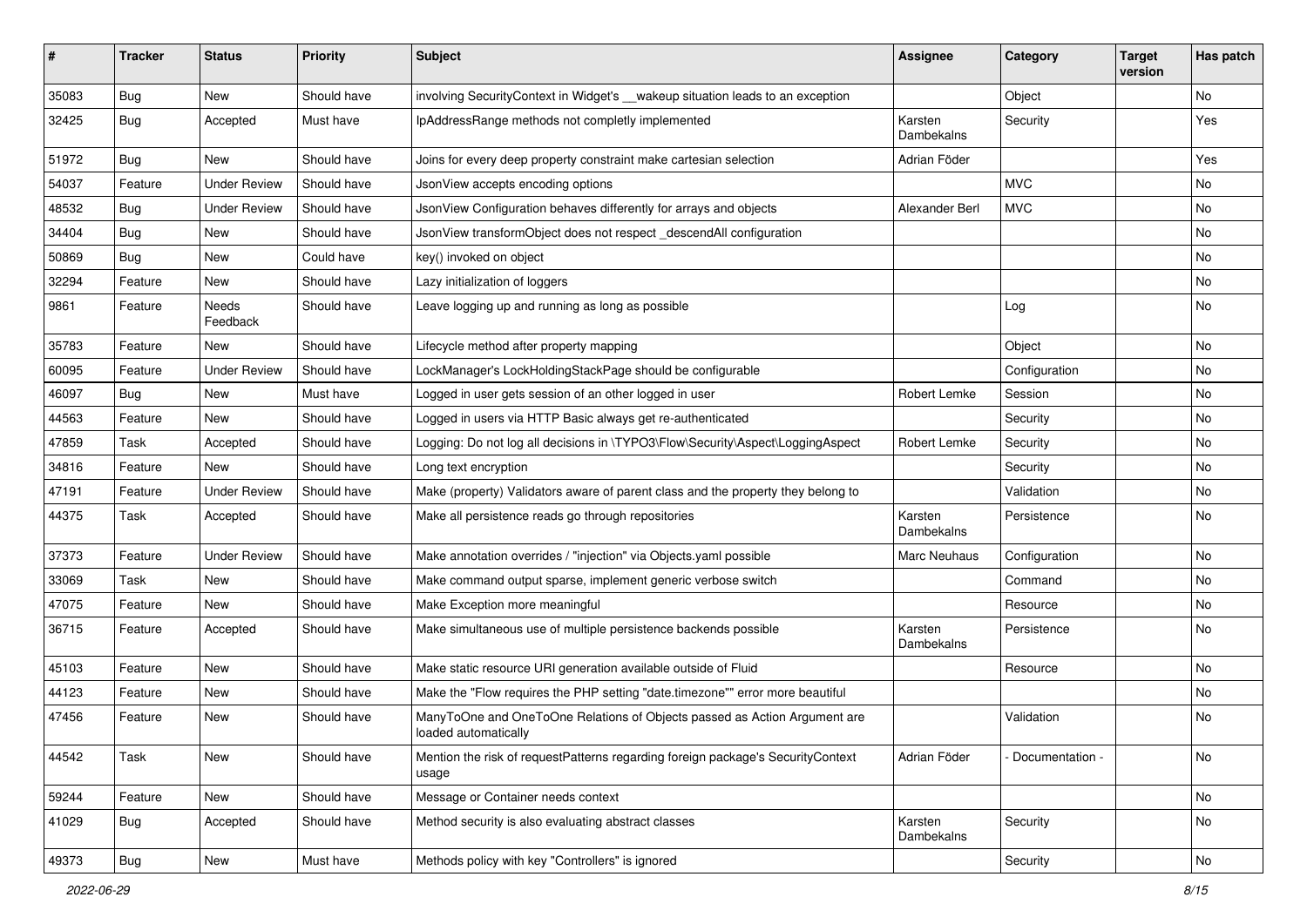| #     | <b>Tracker</b> | <b>Status</b>            | <b>Priority</b> | <b>Subject</b>                                                               | <b>Assignee</b>       | Category                    | <b>Target</b><br>version | Has patch |
|-------|----------------|--------------------------|-----------------|------------------------------------------------------------------------------|-----------------------|-----------------------------|--------------------------|-----------|
| 52014 | Bug            | New                      | Should have     | Migration makes fields NOT NULL even though not true                         |                       | Persistence                 |                          | No        |
| 39609 | Feature        | Accepted                 | Should have     | <b>Migration Version</b>                                                     | Karsten<br>Dambekalns | Migrations -                |                          | No        |
| 43190 | <b>Bug</b>     | Accepted                 | Should have     | Misleading exception message for incompatible database structure             | Karsten<br>Dambekalns | Persistence                 | 2.0.1                    | No        |
| 57972 | Bug            | New                      | Should have     | Missing @ManyToOne in example for resource                                   |                       | Documentation -             |                          | <b>No</b> |
| 38004 | Bug            | Accepted                 | Should have     | Missing CheatSheet folder for Getting Started manual                         | Karsten<br>Dambekalns | Documentation -             | 1.1.1                    | No        |
| 40555 | Feature        | Accepted                 | Must have       | Missing command arguments parameter in Core\Booting\Scripts::executeCommand( | Karsten<br>Dambekalns | Core                        |                          | Yes       |
| 48296 | Task           | <b>Needs</b><br>Feedback | Should have     | Missing method in ExceptionHandlerInterface                                  |                       |                             |                          | No        |
| 54458 | Bug            | New                      | Should have     | Missing Version Number in packages                                           |                       | Package                     |                          | <b>No</b> |
| 35781 | Feature        | New                      | Should have     | Model validation                                                             |                       | Validation                  |                          | No        |
| 40824 | Bug            | <b>Needs</b><br>Feedback | Should have     | Modified action controller methods not detected properly                     | Andreas Förthner      |                             |                          | No        |
| 53620 | Bug            | New                      | Should have     | Move Classes/TYPO3/Flow/Composer to own Package                              |                       | Package                     |                          | No        |
| 44396 | Task           | Accepted                 | Should have     | Move Doctrine ORM integration onto own namespace                             | Karsten<br>Dambekalns | Persistence                 |                          | No        |
| 59322 | <b>Bug</b>     | New                      | Should have     | Mssing field exception should show missing migrations as well                |                       | Persistence                 |                          | No        |
| 26745 | Feature        | New                      | Should have     | MVC should know about entities lying in the session                          |                       | MVC.                        |                          | No        |
| 58894 | <b>Bug</b>     | New                      | Must have       | MySQL max key length exceeded during Neos setup                              |                       | - Error Handler<br>Report - | 2.x                      | No        |
| 31262 | Feature        | New                      | Should have     | Named arguments in Objects.yaml for constructor arguments                    |                       | Object                      |                          | No        |
| 40283 | Bug            | New                      | Should have     | New constructor in grandparent class not called                              |                       | Object                      |                          | <b>No</b> |
| 30425 | <b>Bug</b>     | New                      | Should have     | New methods are not updated in Policies during Development                   |                       | Security                    |                          |           |
| 54451 | <b>Bug</b>     | New                      | Must have       | No functionality at Apache environments with suexec                          |                       |                             |                          | No        |
| 33078 | Bug            | New                      | Should have     | No Redirect to Login                                                         |                       | Security                    |                          | No        |
| 34674 | Feature        | Accepted                 | Should have     | NotFoundView is not injected in ActionController                             | Robert Lemke          | <b>MVC</b>                  |                          | No        |
| 49566 | <b>Bug</b>     | New                      | Should have     | NULL source values are not handled correctly                                 | Adrian Föder          | Property                    |                          | No        |
| 37302 | <b>Bug</b>     | Needs<br>Feedback        | Should have     | NumberValidator                                                              | Carsten Bleicker      | Validation                  |                          | No        |
| 49372 | <b>Bug</b>     | New                      | Should have     | ObjectConverter ignores implemented interface when mapping subtype           |                       |                             |                          | No        |
| 47331 | <b>Bug</b>     | Accepted                 | Must have       | ObjectManager shutdown with Dependency Injection Proxy causes fatal errors   |                       | Object                      | 2.0.1                    | No        |
| 13559 | <b>Bug</b>     | Accepted                 | Should have     | ObjectSerializer failes with persistent objects within arrays                | Karsten<br>Dambekalns | Persistence                 |                          | No        |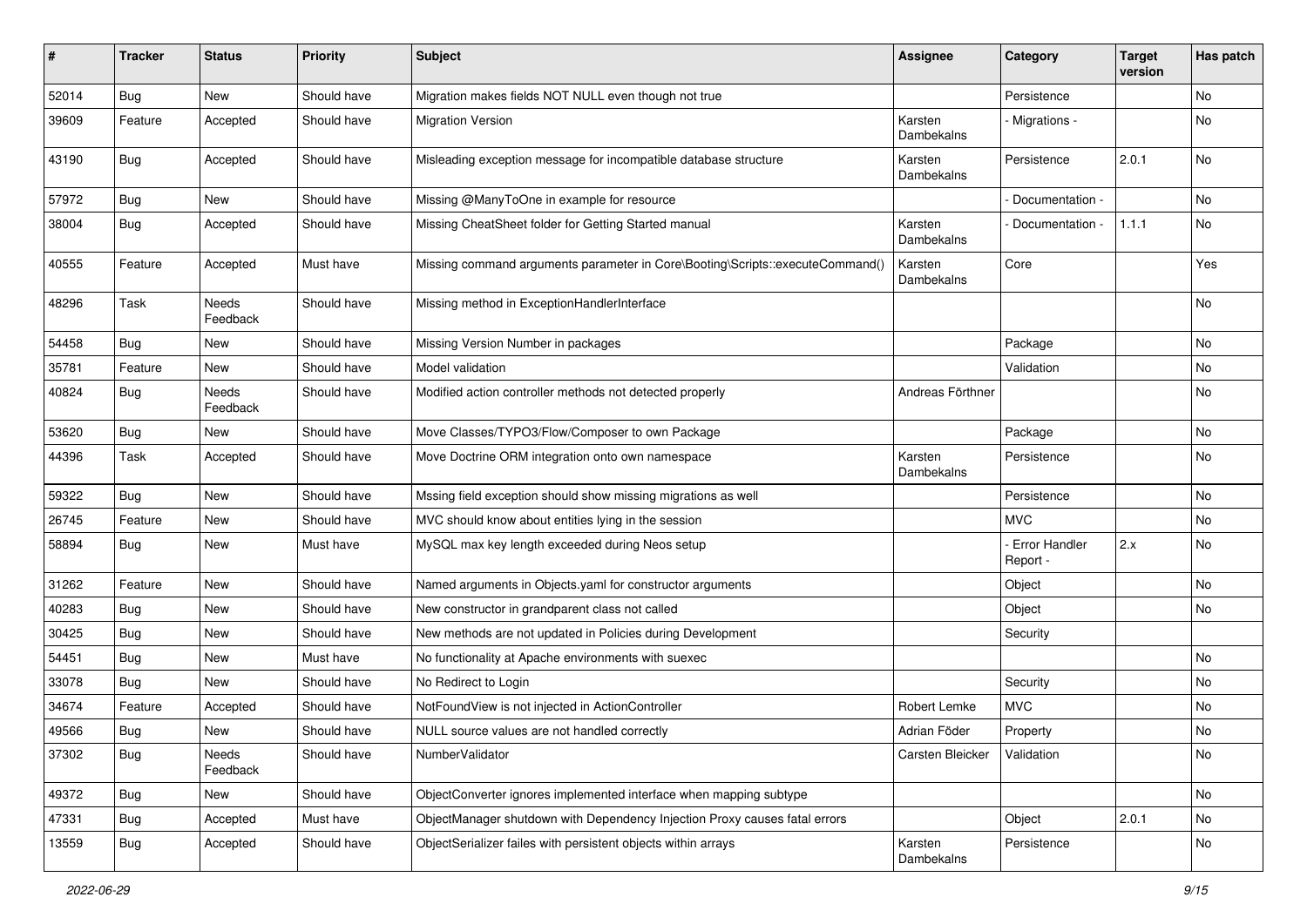| ∦     | <b>Tracker</b> | <b>Status</b>            | <b>Priority</b> | <b>Subject</b>                                                                                              | <b>Assignee</b>        | Category        | <b>Target</b><br>version | Has patch |
|-------|----------------|--------------------------|-----------------|-------------------------------------------------------------------------------------------------------------|------------------------|-----------------|--------------------------|-----------|
| 56036 | Feature        | New                      | Should have     | Optimize autoloading                                                                                        |                        |                 |                          | No        |
| 56486 | Feature        | New                      | Should have     | Optimize the ObjectManager for performance                                                                  |                        |                 |                          | No        |
| 46974 | <b>Bug</b>     | Accepted                 | Should have     | Original and Proxy class in one file makes it difficult to reach 100% code coverage for<br>functional tests | Christian Müller       | Object          |                          | No        |
| 36804 | Bug            | <b>New</b>               | Should have     | Orphaned entities within aggregates are not removed                                                         |                        | Persistence     |                          | No        |
| 51847 | <b>Bug</b>     | New                      | Should have     | Overiding controller actions with other required parameter sets results in fatal error.                     |                        | Reflection      | 2.x                      | No        |
| 58927 | <b>Bug</b>     | New                      | Should have     | Overlapping ressouce definitions in Policy yaml resolved incorrectly                                        |                        | Security        | 2.1                      | No        |
| 30418 | Feature        | New                      | Should have     | Package bootstrapping following dependencies                                                                |                        | Core            |                          |           |
| 5774  | Feature        | New                      | Should have     | Package Manager should clear all cache entries tagged with %PACKAGE%                                        |                        | Package         |                          |           |
| 45386 | <b>Bug</b>     | New                      | Could have      | Package::buildArrayOfClassFiles tries to determine class names from file paths                              |                        |                 |                          | <b>No</b> |
| 54549 | <b>Bug</b>     | New                      | Must have       | PackageManager::createPackage is incompatible to PackageManagerInterface                                    |                        |                 |                          | No        |
| 27721 | Bug            | <b>Needs</b><br>Feedback | Should have     | Permissions of uploaded resources not correct                                                               | Karsten<br>Dambekalns  | Resource        |                          | No        |
| 57374 | Bug            | New                      | Should have     | Persisted entities saved in session are not resolved                                                        |                        | Session         | 2.x                      | <b>No</b> |
| 56601 | <b>Bug</b>     | <b>Under Review</b>      | Must have       | PersistenceManager wrong handling of ORM\ld                                                                 |                        |                 |                          | No        |
| 45669 | <b>Bug</b>     | New                      | Should have     | PersistentObjectConverter does not convert ValueObjects by __identity                                       |                        |                 |                          | No        |
| 52185 | Bug            | New                      | Could have      | PositionalArraySorter should detect recursive dependencies                                                  |                        | Utility         |                          | No        |
| 28052 | Feature        | On Hold                  | Should have     | Possibility to enable or disable accounts                                                                   | Julian Kleinhans       | Security        |                          | No        |
| 48862 | Feature        | New                      | Should have     | Possibility to exclude package from file monitoring                                                         |                        | Monitor         |                          | No        |
| 31484 | Feature        | Needs<br>Feedback        | Could have      | possibility to modify inner workings of proxy class builder                                                 |                        |                 |                          | No        |
| 9968  | Feature        | New                      | Should have     | Promote security publishing configuration automatically when persisting models                              | Andreas Förthner       | Security        |                          |           |
| 38038 | Task           | Accepted                 | Should have     | Proofread FLOW3 manual                                                                                      | Ryan J. Peterson       | Documentation - |                          | No        |
| 56107 | <b>Bug</b>     | New                      | Should have     | Property mapping configuration only supports one wildcard at a time                                         |                        | Property        |                          | No        |
| 34134 | Bug            | Needs<br>Feedback        | Should have     | PropertyMapper throws unnecessary exception                                                                 | Christian Müller       | Property        |                          | Yes       |
| 50342 | <b>Bug</b>     | New                      | Could have      | PropertyMapper: Use of interface method before implementation check                                         |                        |                 |                          | No        |
| 37292 | Bug            | <b>Under Review</b>      | Should have     | PropertyMappingConfiguration::mapUnknownProperties is not passed down to<br>Subconfiguration                | Sebastian<br>Kurfuerst | Property        |                          | Yes       |
| 29202 | Task           | New                      | Should have     | Provide a Cherokee Server Configuration for FLOW3                                                           |                        | Documentation - |                          |           |
| 8923  | Task           | <b>Under Review</b>      | Could have      | Provide a Nginx Server Configuration for FLOW3                                                              | Christian Müller       | Documentation - | 1.1.1                    | No        |
| 6603  | Feature        | New                      | Must have       | Provide a policy management API                                                                             | Andreas Förthner       | Security        |                          |           |
| 28074 | Feature        | Needs<br>Feedback        | Should have     | Provide a shell script that installs Phoenix or FLOW3 from git                                              | Markus Bucher          |                 |                          | No        |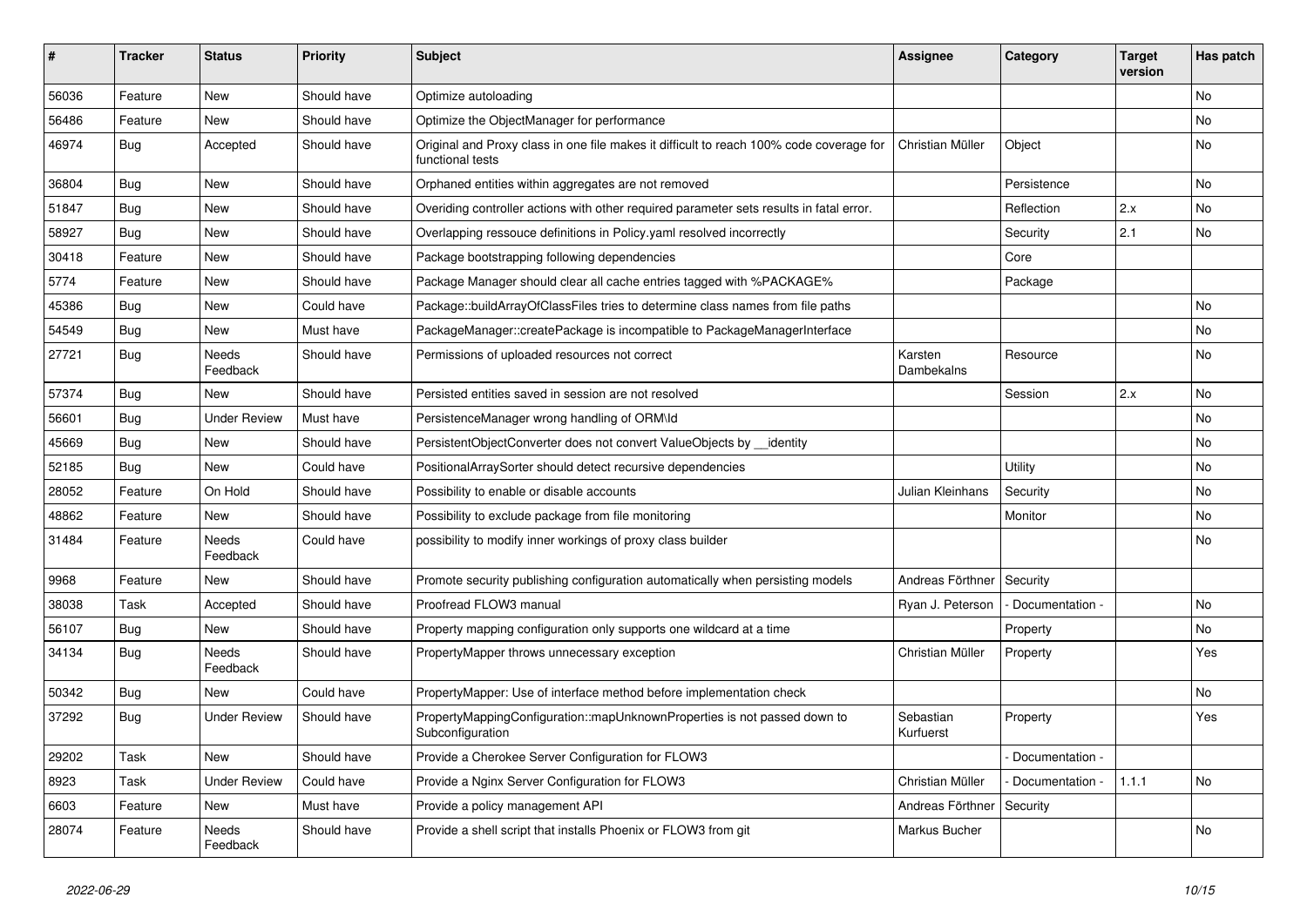| #     | <b>Tracker</b> | <b>Status</b>       | <b>Priority</b> | <b>Subject</b>                                                                                                                                          | <b>Assignee</b>        | Category    | <b>Target</b><br>version | Has patch |
|-------|----------------|---------------------|-----------------|---------------------------------------------------------------------------------------------------------------------------------------------------------|------------------------|-------------|--------------------------|-----------|
| 52590 | Feature        | <b>New</b>          | Should have     | Provide a way to get the Doctrine QueryBuilder                                                                                                          |                        |             |                          | <b>No</b> |
| 29258 | Feature        | Needs<br>Feedback   | Should have     | Provide a way to override classes by environment                                                                                                        |                        |             |                          | No        |
| 2817  | Feature        | Needs<br>Feedback   | Should have     | Provide safeguard for preventing multiple submits of a form                                                                                             |                        | <b>MVC</b>  |                          | <b>No</b> |
| 29476 | Feature        | New                 | Should have     | Provider rendering time and query count for request                                                                                                     |                        |             |                          |           |
| 34879 | <b>Bug</b>     | Accepted            | Must have       | Proxied object is not update()able                                                                                                                      | Karsten<br>Dambekalns  | Persistence |                          | <b>No</b> |
| 42101 | Bug            | New                 | Must have       | Proxyclasses are not rebuild in Development context unless cache is empty                                                                               |                        | Object      | 2.0.1                    | No        |
| 9537  | Feature        | New                 | Should have     | Query criterions should be able to compare whole objects                                                                                                |                        | Persistence |                          |           |
| 44738 | Feature        | New                 | Must have       | Re-Validation of argument's custom validators                                                                                                           |                        | Validation  |                          | No        |
| 36634 | Bug            | New                 | Should have     | Reconstituted entities do not have their properties set when initializeObject() is called                                                               |                        |             |                          | <b>No</b> |
| 36633 | <b>Bug</b>     | New                 | Should have     | Reconstituted entities should not have the FLOW3_Persistence_clone property set                                                                         |                        |             |                          | No        |
| 43947 | <b>Bug</b>     | <b>New</b>          | Should have     | Redirect to login after Session timeout                                                                                                                 |                        |             |                          | <b>No</b> |
| 36509 | Feature        | New                 | Should have     | redirectToUri to an uri with acl forces a 403 because of missing csrf token.                                                                            |                        |             |                          | No        |
| 25907 | Task           | New                 | Should have     | Referrer should only contain the URI of the previous request                                                                                            |                        | <b>MVC</b>  |                          |           |
| 39791 | Bug            | New                 | Must have       | Reflection data of old aspect is not removed                                                                                                            |                        | Reflection  | 1.1.1                    | <b>No</b> |
| 26767 | Feature        | New                 | Should have     | Reflection method to get a method return type and documentation                                                                                         |                        | Reflection  |                          |           |
| 47325 | Bug            | <b>Under Review</b> | Should have     | ReflectionData and classSchema caches need not be freezable                                                                                             |                        | Reflection  | 2.0.1                    | <b>No</b> |
| 10678 | <b>Bug</b>     | New                 | Must have       | ReflectionService doesn't reflect methods of child classes correctly when they get<br>reflected before their parent class in the initialization process |                        | Reflection  |                          |           |
| 45272 | Bug            | New                 | Should have     | Related Value Objects get deleted by default cascading                                                                                                  |                        |             |                          | No        |
| 54046 | <b>Bug</b>     | <b>New</b>          | Must have       | Removal of ValueObjects from a ManyToMany relationship is not possible                                                                                  |                        | Persistence | 2.1                      | <b>No</b> |
| 47858 | Bug            | Needs<br>Feedback   | Should have     | Remove .htaccess from Composer Installer Essentials                                                                                                     | Christopher<br>Hlubek  | Package     | 2.0.1                    | No        |
| 43930 | Task           | Needs<br>Feedback   | Should have     | Remove canRender() completely?!                                                                                                                         | Sebastian<br>Kurfuerst |             |                          | <b>No</b> |
| 39253 | Feature        | Accepted            | Should have     | Remove mirroring mode option and code                                                                                                                   | Karsten<br>Dambekalns  | Resource    |                          | <b>No</b> |
| 48429 | <b>Bug</b>     | New                 | Should have     | Remove- and update-actions on repository are not persisted                                                                                              |                        |             |                          | No        |
| 61043 | Task           | New                 | Should have     | Rename ClassSchema to ModelSchema                                                                                                                       |                        | Reflection  |                          | No        |
| 30423 | Feature        | New                 | Should have     | Rendering template of other action without forward                                                                                                      |                        | <b>MVC</b>  |                          | No        |
| 55953 | Task           | New                 | Could have      | Repair and streamline ValueObject support                                                                                                               |                        | Persistence |                          | No        |
| 44184 | <b>Bug</b>     | New                 | Should have     | Request arguments are not merged correctly for single object actions                                                                                    |                        | <b>MVC</b>  | 2.0.1                    | No        |
| 44186 | <b>Bug</b>     | New                 | Should have     | Request does not accept custom Content-Type                                                                                                             |                        | <b>MVC</b>  | 2.0.1                    | No        |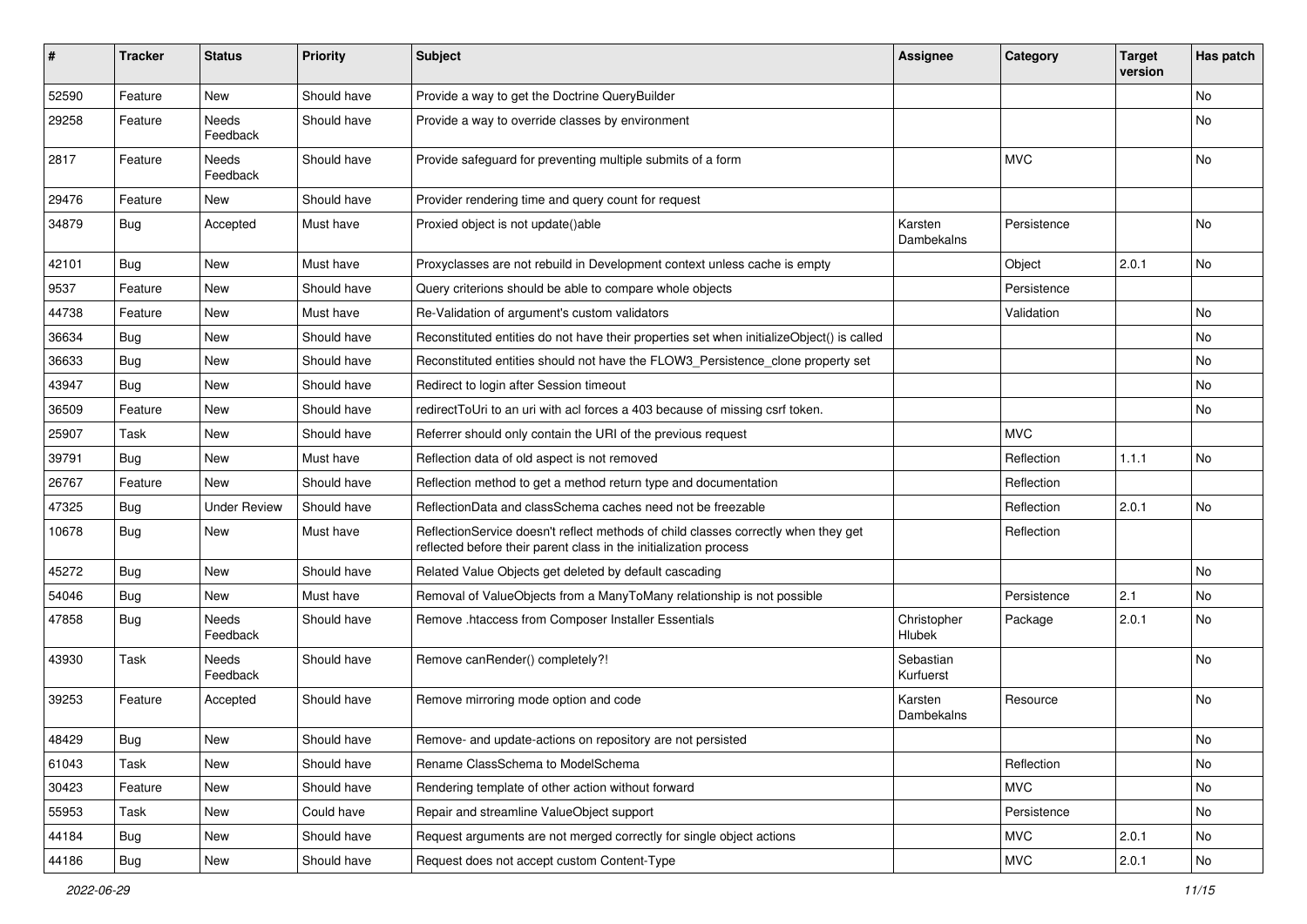| ∦     | <b>Tracker</b> | <b>Status</b>       | <b>Priority</b> | <b>Subject</b>                                                                                                               | Assignee              | Category        | <b>Target</b><br>version | Has patch |
|-------|----------------|---------------------|-----------------|------------------------------------------------------------------------------------------------------------------------------|-----------------------|-----------------|--------------------------|-----------|
| 37279 | Feature        | <b>New</b>          | Should have     | Request PropertyMapping                                                                                                      |                       | Property        |                          | No        |
| 45100 | Feature        | <b>Under Review</b> | Should have     | RequestDispatchingAspect should check if entry point can handle current request                                              | Christopher<br>Hlubek |                 |                          |           |
| 58996 | Bug            | <b>New</b>          | Should have     | ResourceManager adding to persistence                                                                                        |                       |                 |                          | No        |
| 42888 | Bug            | Needs<br>Feedback   | Should have     | ResourceManager chokes on non existing files                                                                                 |                       | Resource        |                          | No        |
| 62009 | Bug            | <b>New</b>          | Should have     | Rewrite URI Filename could be empty                                                                                          |                       |                 |                          |           |
| 34133 | Feature        | <b>New</b>          | Could have      | RFC: Handle Semicolons in Path part of URIs as Scoped Path Parameters                                                        |                       | Property        |                          | No        |
| 55957 | Task           | <b>New</b>          | Should have     | RFC: Optimize AOP proxies                                                                                                    |                       | <b>AOP</b>      |                          | No        |
| 39788 | Feature        | <b>New</b>          | Could have      | RFC: Repository based NotExistsValidator                                                                                     |                       | Validation      |                          | No        |
| 55958 | Task           | <b>New</b>          | Should have     | RFC: Use PHP 5.4 closure features for direct ObjectAccess                                                                    |                       |                 |                          | No        |
| 49039 | Feature        | <b>New</b>          | Could have      | RFC: Use PSR-3 logger interface in Flow                                                                                      |                       | Log             |                          | No        |
| 49423 | <b>Bug</b>     | New                 | Must have       | Role name and packageKey are not accessible                                                                                  |                       |                 |                          | No        |
| 54589 | Bug            | <b>New</b>          | Should have     | Role parent is not removed from roles MM table                                                                               |                       | Security        |                          | No        |
| 49780 | <b>Bug</b>     | New                 | Should have     | Roles are not synchronized                                                                                                   |                       | Security        |                          | No        |
| 50395 | <b>Bug</b>     | Accepted            | Should have     | Route cache caches routes for non dispatchable requests                                                                      | Bastian<br>Waidelich  | MVC - Routing   |                          | No        |
| 45917 | <b>Bug</b>     | <b>New</b>          | Should have     | RoutePartHandler transliteration must be improved                                                                            |                       | MVC - Routing   |                          | No.       |
| 44891 | Feature        | <b>New</b>          | Should have     | Routes should be able to enforce http/https protocol                                                                         |                       | MVC - Routing   |                          | No        |
| 46073 | Bug            | <b>Under Review</b> | Should have     | Scripts::executeCommand must be usable outsite of TYPO3.Flow                                                                 |                       |                 |                          | No        |
| 31339 | Task           | On Hold             | Could have      | Search                                                                                                                       |                       | Documentation - |                          | No        |
| 32869 | Bug            | <b>New</b>          | Must have       | Security config tokenClass doesnt throw exception if not found the class                                                     |                       | Security        |                          | No        |
| 39414 | <b>Bug</b>     | <b>New</b>          | Should have     | Security Documentation                                                                                                       |                       | Documentation - |                          | No        |
| 8981  | Feature        | <b>New</b>          | Could have      | Security/Performance: Provide Webserver Configuration file for common webservers -<br>do not use .htaccess                   |                       |                 |                          |           |
| 37227 | Bug            | On Hold             | Must have       | securityContext->getParty is not available in widget context                                                                 |                       | Session         |                          | No        |
| 46210 | <b>Bug</b>     | Needs<br>Feedback   | Should have     | securityContext->getParty() in the initializeObject() method of a session-Scope object<br>throws exception on second request |                       | Session         |                          | No        |
| 58153 | Bug            | <b>New</b>          | Should have     | Session - Scope, Property with interface annotation fails at wakeup                                                          |                       | <b>AOP</b>      | 2.1                      | No        |
| 44203 | <b>Bug</b>     | Needs<br>Feedback   | Should have     | Session implementation is still racy                                                                                         | Robert Lemke          | Session         | 2.0.1                    | No        |
| 45041 | Bug            | New                 | Must have       | Set file permissions doesnt work                                                                                             |                       | Command         | 2.0.1                    | No        |
| 37846 | Feature        | New                 | Should have     | Should be able to declare more than one controllerObjectName per requestPatterns                                             |                       | Security        |                          | No        |
| 44314 | Task           | Accepted            | Must have       | slightly file permissions for /Configuration/* and /Data/Persistent/EncryptionKey                                            | Karsten<br>Dambekalns | Security        |                          | No        |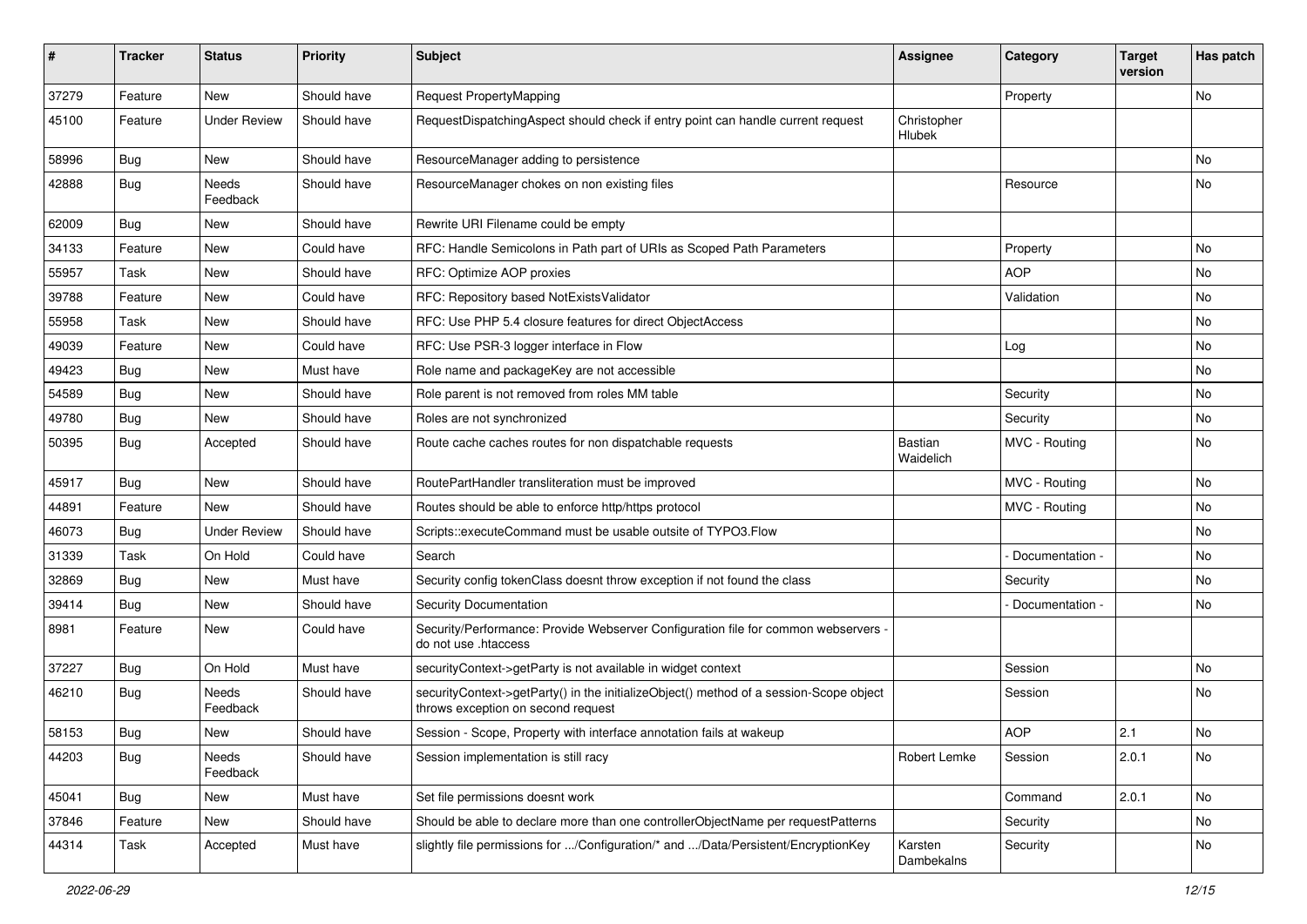| #     | <b>Tracker</b>   | <b>Status</b>       | <b>Priority</b> | <b>Subject</b>                                                              | Assignee              | Category        | <b>Target</b><br>version | Has patch |
|-------|------------------|---------------------|-----------------|-----------------------------------------------------------------------------|-----------------------|-----------------|--------------------------|-----------|
| 33465 | Bug              | New                 | Should have     | Some vital commands to recover the system fail when recovery is needed      |                       | Command         |                          | No        |
| 39699 | Bug              | Accepted            | Should have     | SQL DDL for TYPO3\FLOW3\Cache\Backend\PdoBackend                            | Karsten<br>Dambekalns | Cache           |                          | No        |
| 45623 | <b>Bug</b>       | <b>New</b>          | Should have     | SQL error when calling TYPO3. Blog Setup controller                         |                       | Documentation - |                          | <b>No</b> |
| 38216 | <b>Bug</b>       | Needs<br>Feedback   | Should have     | Static method calls in reflected classes refer to _Original class           |                       |                 |                          | No        |
| 11039 | <b>Bug</b>       | Needs<br>Feedback   | Must have       | Static object container injects properties to result of factory object      |                       |                 |                          | No        |
| 56744 | Feature          | New                 | Must have       | stay logged in                                                              |                       |                 |                          | <b>No</b> |
| 38222 | Feature          | New                 | Could have      | Step execution signals with concrete name                                   |                       | Core            |                          | No        |
| 36800 | Task             | Accepted            | Should have     | Streamline Resource object API                                              | Robert Lemke          | Resource        |                          | No        |
| 37473 | Bug              | New                 | Must have       | Subsequent Exceptions related to Doctrine Entity Manager makes it snap shut |                       | - Testing -     |                          | No        |
| 55719 | Feature          | New                 | Could have      | Support additional Resource Folders                                         |                       |                 |                          | No        |
| 3728  | Feature          | New                 | Should have     | Support arrays of objects as controller arguments                           |                       | <b>MVC</b>      |                          |           |
| 26765 | Feature          | Accepted            | Should have     | Support class schema features for every reflected class                     | Karsten<br>Dambekalns | Reflection      |                          | No        |
| 46371 | Feature          | New                 | Should have     | Support compilation of static information in proxy classes                  | Christopher<br>Hlubek |                 |                          | No        |
| 41420 | Feature          | New                 | Should have     | Support entity versioning                                                   |                       | Persistence     |                          | No        |
| 49011 | Bug              | <b>Under Review</b> | Should have     | Support executing TYPO3.Flow inside a PHAR                                  |                       |                 |                          | No        |
| 9313  | Feature          | New                 | Should have     | Support for currencies                                                      |                       | 118n            |                          | No        |
| 62292 | Major<br>Feature | New                 | Should have     | Support for entity translation                                              |                       | 118n            | 2.x                      | No        |
| 32106 | Feature          | Accepted            | Should have     | Support for Object source in PropertyMapper                                 |                       | Property        |                          | Yes       |
| 56556 | Feature          | New                 | Should have     | support hasProperty and isProperty                                          |                       |                 |                          | No        |
| 48657 | Feature          | <b>Under Review</b> | Should have     | support HTTP_RANGE                                                          |                       |                 |                          | No        |
| 47273 | Feature          | New                 | Should have     | Support mapping properties with differing types for setter and property     |                       | Property        |                          | No        |
| 3153  | Feature          | <b>New</b>          | Should have     | Support of action based filter rules defined by annotation.                 |                       | <b>MVC</b>      |                          |           |
| 51676 | Feature          | <b>Under Review</b> | Should have     | Support of symlinks for Resources                                           |                       | Resource        |                          | No        |
| 30258 | Feature          | New                 | Should have     | Support optional package dependencies                                       |                       |                 |                          |           |
| 56916 | Feature          | New                 | Should have     | Support PATCH request method as of RFC5789                                  |                       | Http            |                          | No        |
| 4146  | Feature          | Accepted            | Should have     | Support typed parameters for validation                                     | Karsten<br>Dambekalns | Validation      |                          |           |
| 45409 | Feature          | New                 | Should have     | Support validation of abstract nested properties                            |                       | Validation      |                          | No        |
| 3588  | Feature          | Accepted            | Should have     | Support value objects in the Object Factory                                 | Robert Lemke          | Object          |                          |           |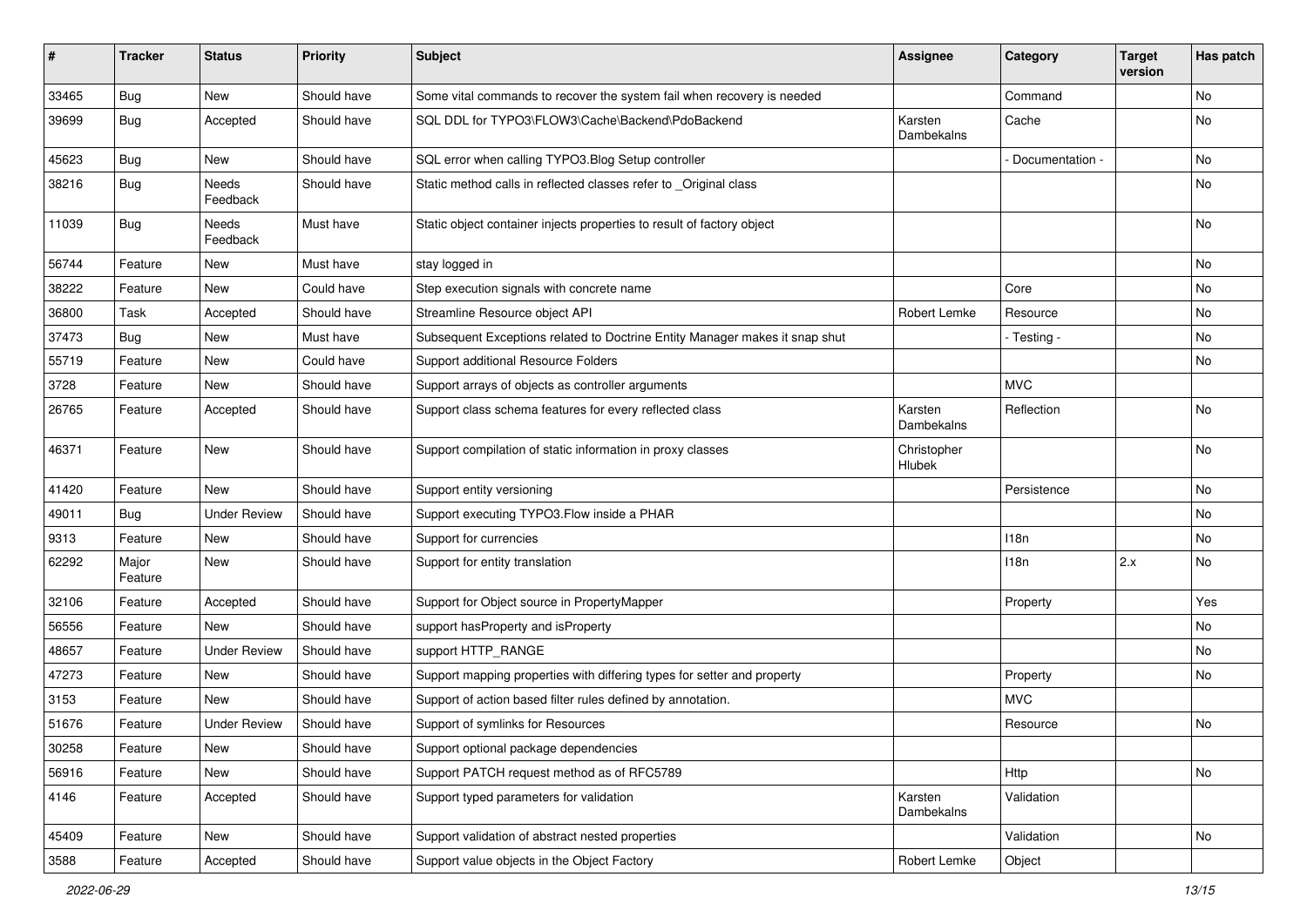| #     | <b>Tracker</b> | <b>Status</b>       | <b>Priority</b> | <b>Subject</b>                                                                                                                         | <b>Assignee</b>             | Category                         | <b>Target</b><br>version | Has patch |
|-------|----------------|---------------------|-----------------|----------------------------------------------------------------------------------------------------------------------------------------|-----------------------------|----------------------------------|--------------------------|-----------|
| 54744 | <b>Bug</b>     | <b>New</b>          | Should have     | System.log contains many NOTICE Flow The argument "workspace" declared in<br>pointcut does not exist in method TYPO3                   |                             | Log                              |                          | <b>No</b> |
| 46689 | Bug            | <b>New</b>          | Must have       | The new ClassLoader swallows Fatal Errors                                                                                              | Marc Neuhaus                |                                  |                          | <b>No</b> |
| 1856  | Feature        | <b>New</b>          | Should have     | The Package Manager checks dependencies between packages on each activation,<br>deactivation                                           | Christopher<br>Hlubek       | Package                          |                          |           |
| 52280 | Task           | <b>Under Review</b> | Should have     | Throw Exception if there is an array in PSR-0 autoload                                                                                 |                             |                                  |                          | Yes       |
| 45253 | Task           | Accepted            | Must have       | Throw exception in PointcutMethodNameFilter if given method's argument does not<br>match the actual method signature                   | Christian Müller            | Security                         |                          | <b>No</b> |
| 46050 | Feature        | <b>New</b>          | Could have      | To decouple log file writing at Logger->logException                                                                                   |                             | Log                              |                          | No        |
| 33018 | Feature        | <b>New</b>          | Should have     | Translator should support override of labels from other packages                                                                       |                             | 118n                             |                          | No        |
| 53350 | Bug            | Accepted            | Should have     | Trying to create a Link in an Template in CLI Context should provide a helpful<br>exception                                            | Bastian<br>Waidelich        | MVC - Routing                    |                          | No        |
| 59878 | Bug            | <b>New</b>          | Must have       | TYPO3\Flow\Core\Booting\Exception\SubProcessException thrown in file Scripts.php                                                       |                             | Error Handler<br>Report -        | 1.1.1                    | <b>No</b> |
| 54381 | Bug            | <b>New</b>          | -- undefined -- | TYPO3\Flow\Core\Booting\Exception\SubProcessException thrown in file Scripts.php                                                       |                             | <b>Error Handler</b><br>Report - |                          | <b>No</b> |
| 53851 | <b>Bug</b>     | <b>New</b>          | -- undefined -- | TYPO3\Flow\Core\Booting\Exception\SubProcessException thrown in file Scripts.php                                                       |                             | <b>Error Handler</b><br>Report - |                          | <b>No</b> |
| 59747 | <b>Bug</b>     | <b>New</b>          | Should have     | TYPO3\Flow\Error\Exception thrown in file ErrorHandler.php                                                                             |                             |                                  |                          | No        |
| 59140 | Bug            | <b>New</b>          | -- undefined -- | TYPO3\Flow\Error\Exception thrown in file ErrorHandler.php                                                                             |                             | Error Handler<br>Report -        |                          | <b>No</b> |
| 59049 | Bug            | <b>New</b>          | Should have     | TYPO3\Flow\Error\Exception thrown in file ErrorHandler.php                                                                             |                             | <b>Error Handler</b><br>Report - |                          | <b>No</b> |
| 52005 | <b>Bug</b>     | <b>New</b>          | Could have      | TYPO3\Flow\Error\Exception thrown in file ErrorHandler.php                                                                             |                             | <b>Error Handler</b><br>Report - |                          | <b>No</b> |
| 51704 | Bug            | New                 | -- undefined -- | TYPO3\Flow\Error\Exception thrown in file ErrorHandler.php                                                                             |                             | <b>Error Handler</b><br>Report - |                          | <b>No</b> |
| 44361 | Bug            | <b>New</b>          | Should have     | TYPO3\Flow\I18n\Formatter\DatetimeFormatter - caching DATETIME type                                                                    |                             | 118n                             | 2.0.1                    | <b>No</b> |
| 58852 | Bug            | New                 | Should have     | TYPO3\Flow\Security\Exception\AccessDeniedException should clarify which action<br>fails to execute                                    |                             | Security                         |                          | <b>No</b> |
| 49801 | Bug            | <b>New</b>          | -- undefined -- | TYPO3\Flow\Security\Exception\AccessDeniedException thrown in file<br>TYPO3 Flow Security Authorization AccessDecisionVoterManager.php |                             | Error Handler<br>Report -        |                          | <b>No</b> |
| 45405 | <b>Bug</b>     | Accepted            | Should have     | Uncaught Exception in DynamicRoutePart                                                                                                 | <b>Bastian</b><br>Waidelich | MVC - Routing                    |                          | <b>No</b> |
| 3305  | Feature        | Accepted            | Must have       | Unmodified objects retrieved from a repository should not be validated in the<br>controller                                            | Robert Lemke                | <b>MVC</b>                       |                          | <b>No</b> |
| 39096 | Bug            | New                 | Should have     | Unnecessary compile invoked in non production context?                                                                                 |                             | Core                             | 2.0.1                    | No        |